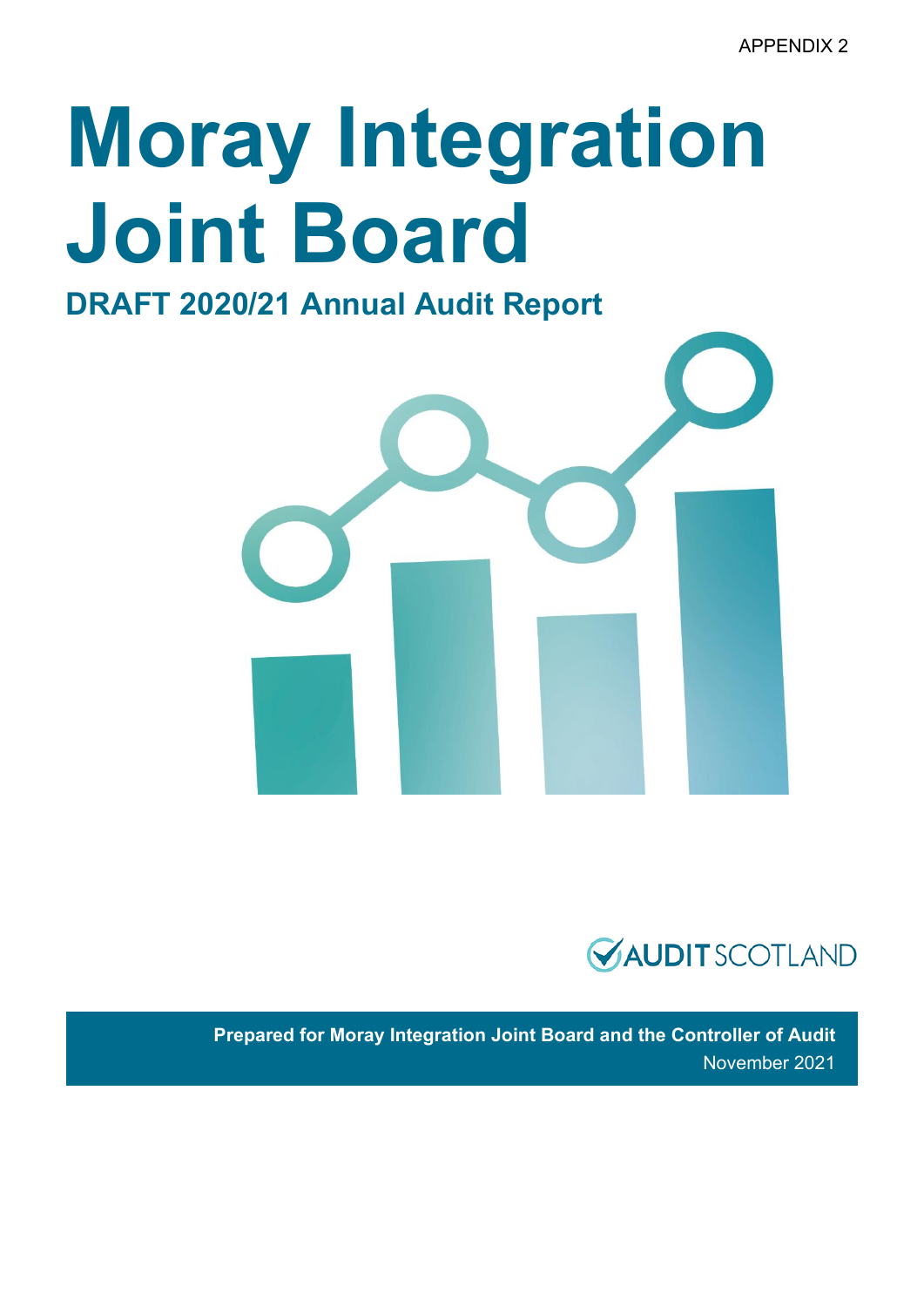### **Contents**

| Key messages                                | 3  |
|---------------------------------------------|----|
| Introduction                                | 4  |
| 1. Audit of 2020/21 annual accounts         | 6  |
| 2. Financial management and sustainability  | 9  |
| 3. Governance, transparency, and Best Value | 13 |
| <b>Appendix 1</b>                           | 17 |
| <b>Appendix 2</b>                           | 20 |
| <b>Appendix 3</b>                           | 23 |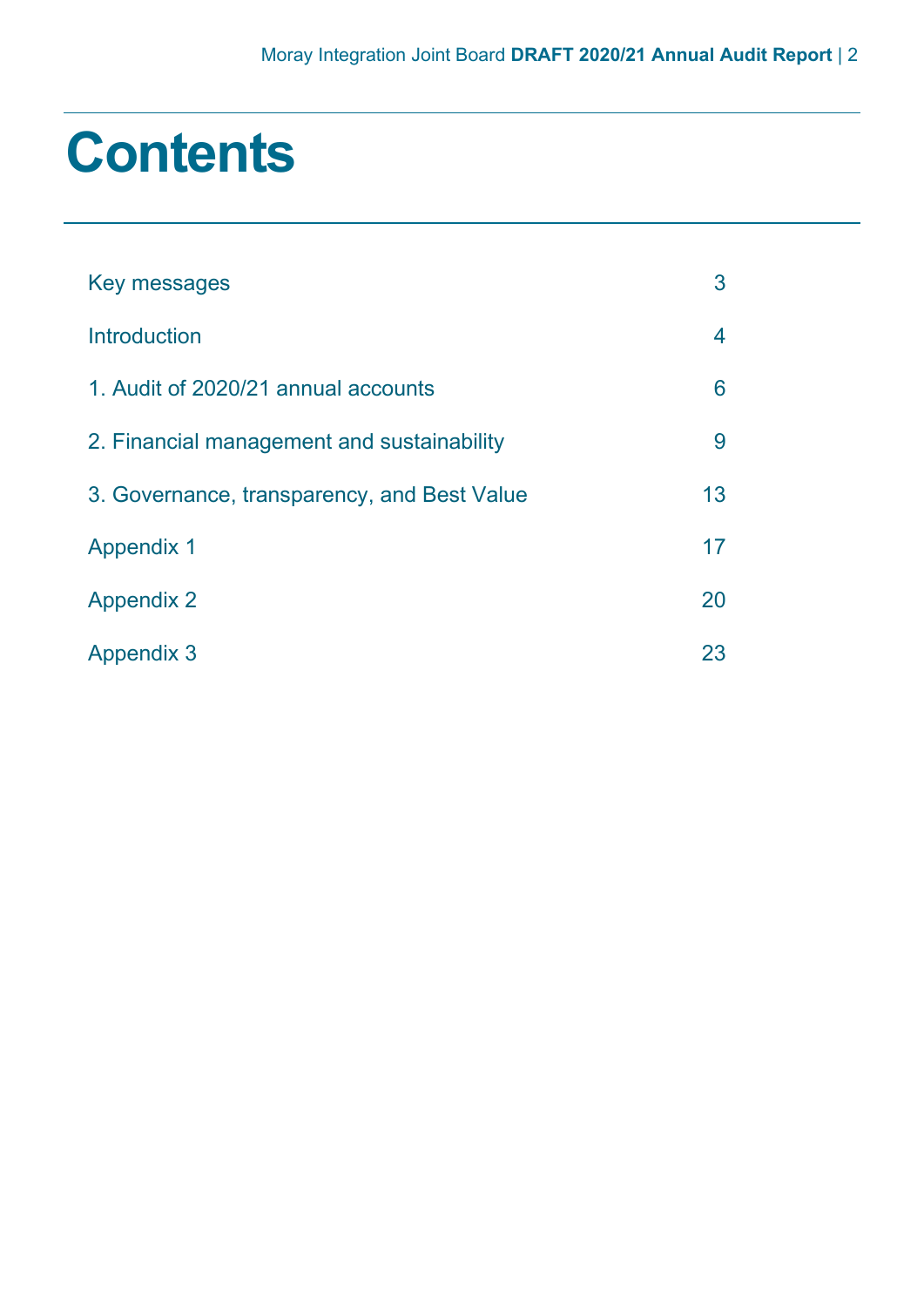### <span id="page-2-0"></span>**Key messages**

#### **2020/21 annual report and accounts**

- **1** Our audit opinions on the annual accounts are unmodified.
- **2** Covid-19 led to delays in the auditing timetable for 2020/21 annual accounts.

#### **Financial management and sustainability**

- **3** The IJB has appropriate financial management arrangements in place.
- **4** The IJB returned a surplus of £6.2 million for 2020/21. This was mainly due to unspent late funding for Covid-19 received from the Scottish Government.
- **5** The IJB plans to use £1.6 million of its £6.3 million reserves as part of the 2021/22 core budget.
- **6** A medium-term financial plan has been developed but has not yet been updated to reflect the impact of Covid-19 and EU withdrawal

#### **Governance, transparency, and Best Value**

- **7** The governance arrangements are appropriate and operated effectively.
- **8** The IJB has effective arrangements in place for monitoring performance and continues to perform well against national indicators. Local performance measures show performance is more mixed
- **9** The IJB has yet to develop processes to evaluate and measure Best Value.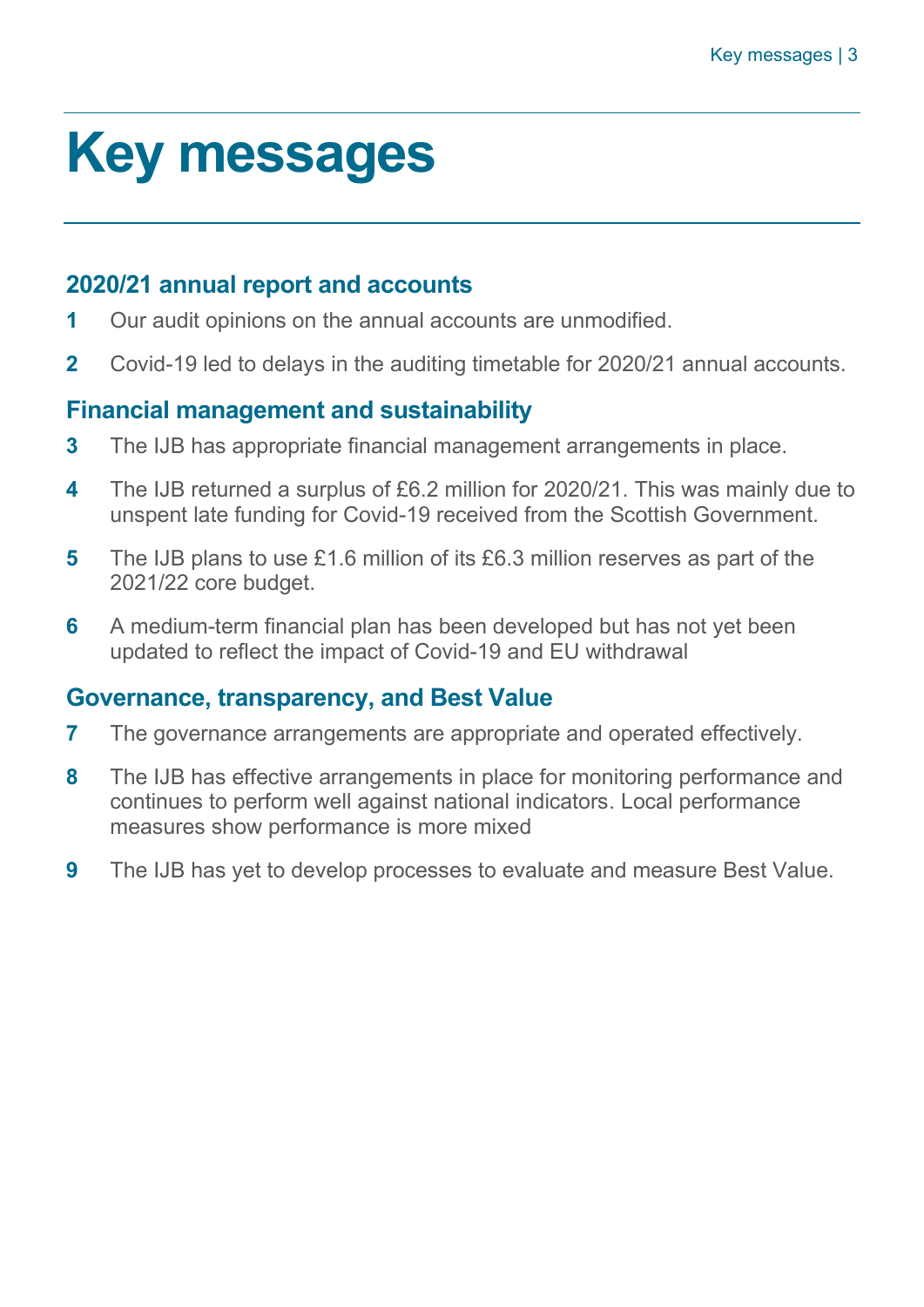### <span id="page-3-0"></span>**Introduction**

**1.** This report summarises the findings from our 2020/21 audit of Moray Integration Joint Board.

**2.** The scope of our audit was set out in our Annual Audit Plan presented to the Audit, Performance and Risk Committee meeting on 25 March 2021. This report comprises the findings from:

- an audit of Moray IJB's 2020/21 annual accounts
- consideration of the four audit dimensions that frame the wider scope of public audit set out in the [Code of Audit Practice 2016.](http://www.audit-scotland.gov.uk/report/code-of-audit-practice-2016)

**3.** The global coronavirus pandemic has had a considerable impact on the IJB and its partner bodies during 2020/21. Risks related to the pandemic were included in our Annual Audit Plan.

#### **Adding value through the audit**

**4.** We add value to the IJB, through audit, by:

- identifying and providing insight on significant risks, and making clear and relevant recommendations
- sharing intelligence and good practice through our national reports [\(Appendix 3\)](#page-22-0) and good practice guides
- providing clear and focused conclusions on the appropriateness, effectiveness and impact of corporate governance, performance management arrangements and financial sustainability.

#### **Responsibilities and reporting**

**5.** The IJB has primary responsibility for ensuring the proper financial stewardship of public funds. This includes preparing annual accounts that are in accordance with proper accounting practices. The IJB is also responsible for compliance with legislation, and putting arrangements in place for governance, propriety and regularity that enable it to successfully deliver its objectives.

**6.** Our responsibilities, as independent auditor appointed by the Accounts Commission, are established by the Local Government (Scotland) Act 1973, the Code of Audit Practice and supplementary guidance, and International Standards on Auditing in the UK. As public sector auditors, we give independent opinions on the annual accounts. Additionally, we conclude on the appropriateness and effectiveness of the performance management arrangements, the suitability and effectiveness of corporate governance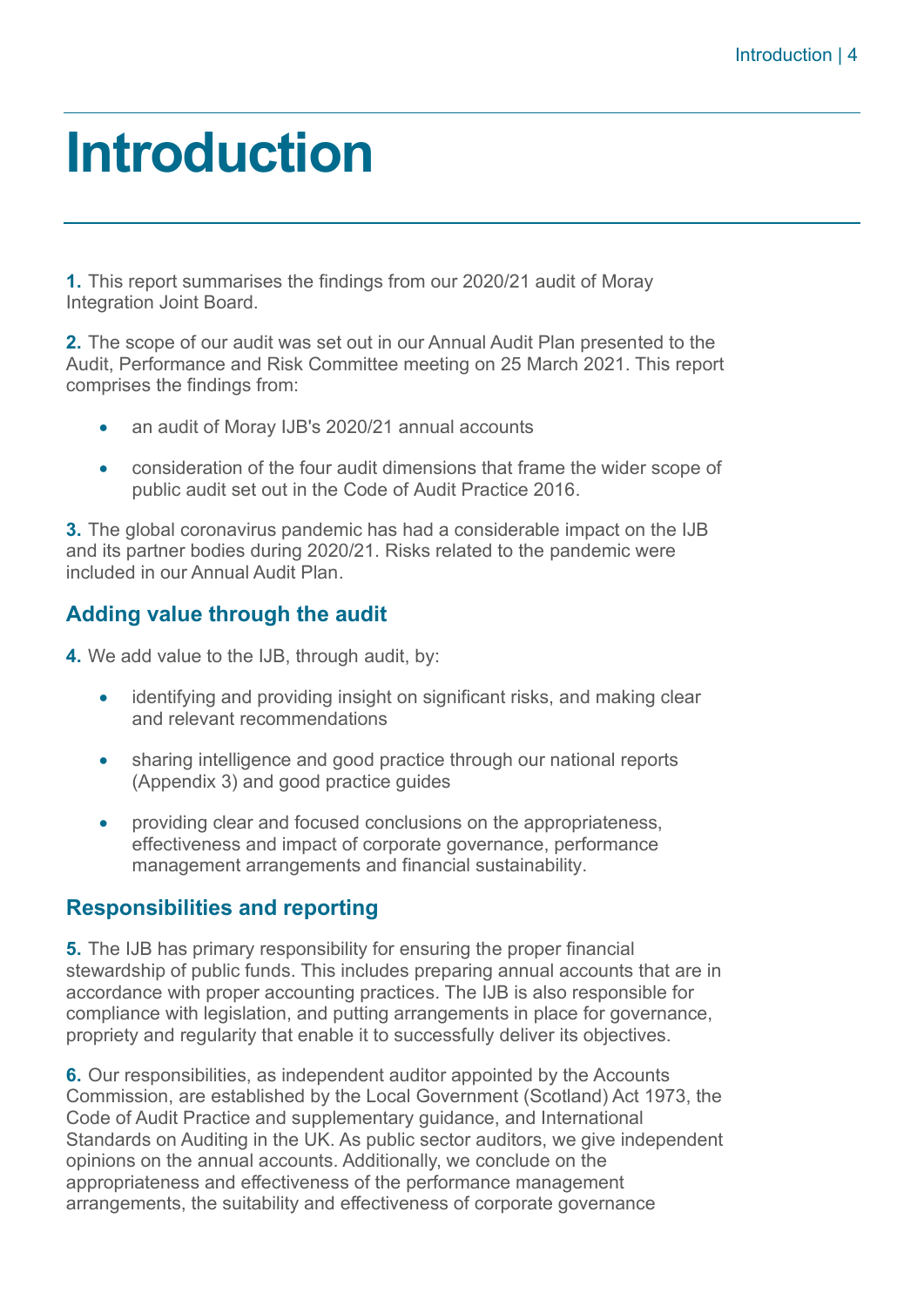arrangements, and the financial position and arrangements for securing financial sustainability. Further details of the respective responsibilities of management and the auditor can be found in the Code of Audit Practice and supplementary guidance.

**7.** This report raises matters from our audit. Weaknesses or risks identified are only those which have come to our attention during our normal audit work and may not be all that exist. Communicating these does not absolve management from its responsibility to address the issues we raise and to maintain adequate systems of control.

**8.** Our Annual Audit Report contains an agreed action plan at [Appendix 1](#page-16-0) including outstanding actions from last year and progress against these. It sets out specific recommendations, responsible officers, and dates for implementation.

#### **Auditor independence**

**9.** Auditors appointed by the Accounts Commission or Auditor General must comply with the Code of Audit Practice and relevant supporting guidance. When auditing the financial statements, auditors must comply with professional standards issued by the Financial Reporting Council and those of the professional accountancy bodies.

**10.** We can confirm that we comply with the Financial Reporting Council's Ethical Standard. We can also confirm that we have not undertaken any nonaudit related services and the 2020/21 audit fee of £27,330, as set out in our Annual Audit Plan, remains unchanged. We are not aware of any relationships that could compromise our objectivity and independence.

**11.** This report is addressed to both the IJB and the Controller of Audit and will be published on Audit Scotland's website [www.audit-scotland.gov.uk](http://www.audit-scotland.gov.uk/) in due course. We would like to thank all management and staff who have been involved in our work for their co-operation and assistance during the audit.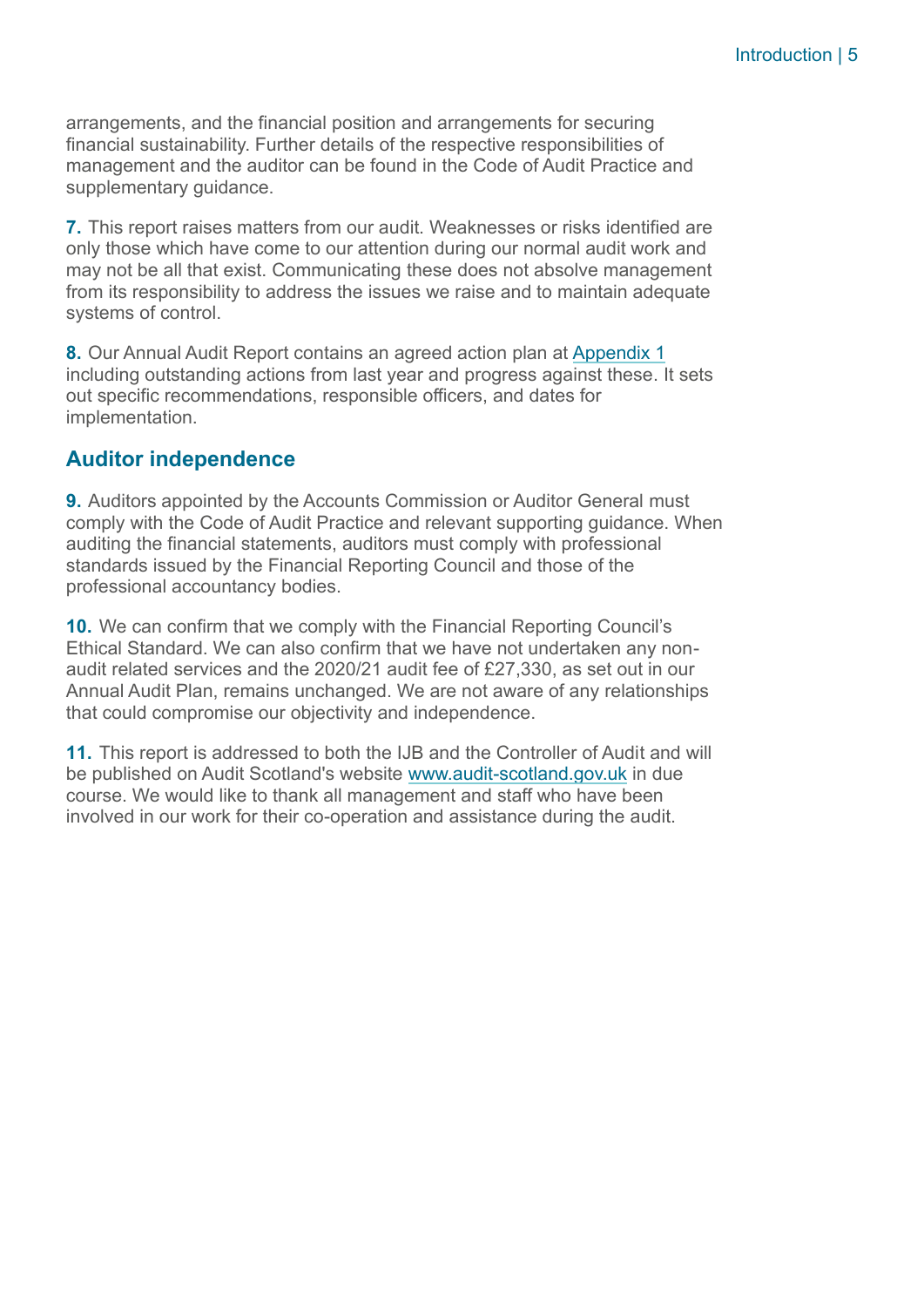## <span id="page-5-0"></span>**1. Audit of 2020/21 annual accounts**

The principal means of accounting for the stewardship of the resources and performance

#### **Main judgements**

Our audit opinions on the annual accounts of the IJB are unmodified.

Covid-19 led to delays in the auditing timetable for 2020/21 annual accounts.

#### **Our audit opinions on the annual accounts are unmodified**

**12.** The annual accounts for the year ended 31 March 2021 were approved by the IJB board on 25 November 2021 (TBC). As reported in the independent auditor's report:

- the financial statements give a true and fair view and were properly prepared in accordance with the financial reporting framework
- the management commentary, annual governance statement and audited part of the remuneration report were all consistent with the financial statements and properly prepared in accordance with proper accounting practices.

#### **The Covid-19 pandemic had an impact on audit timescales**

**13.** Our Annual Audit Plan highlighted the ongoing impact of Covid-19 on audit resources and the increased time required to conduct our audit procedures remotely. We agreed with management as part of the planning process that we would work to the revised submission deadlines to complete the 2020/21 audit. This reflected the impacts of covid-19 on the audit process, which in the case of the IJB is also dependent on the audits of its NHS and council partners, which were affected by Covid-19 too.

**14.** The unaudited annual accounts were received in line with our agreed audit timetable on 24 June 2021. The working papers provided to support the audit process were of a good standard and the audit team received good support from the finance staff.

**15.** The completeness and accuracy of accounting records and the extent of information and explanations that we required were not affected by the Covid-19 pandemic.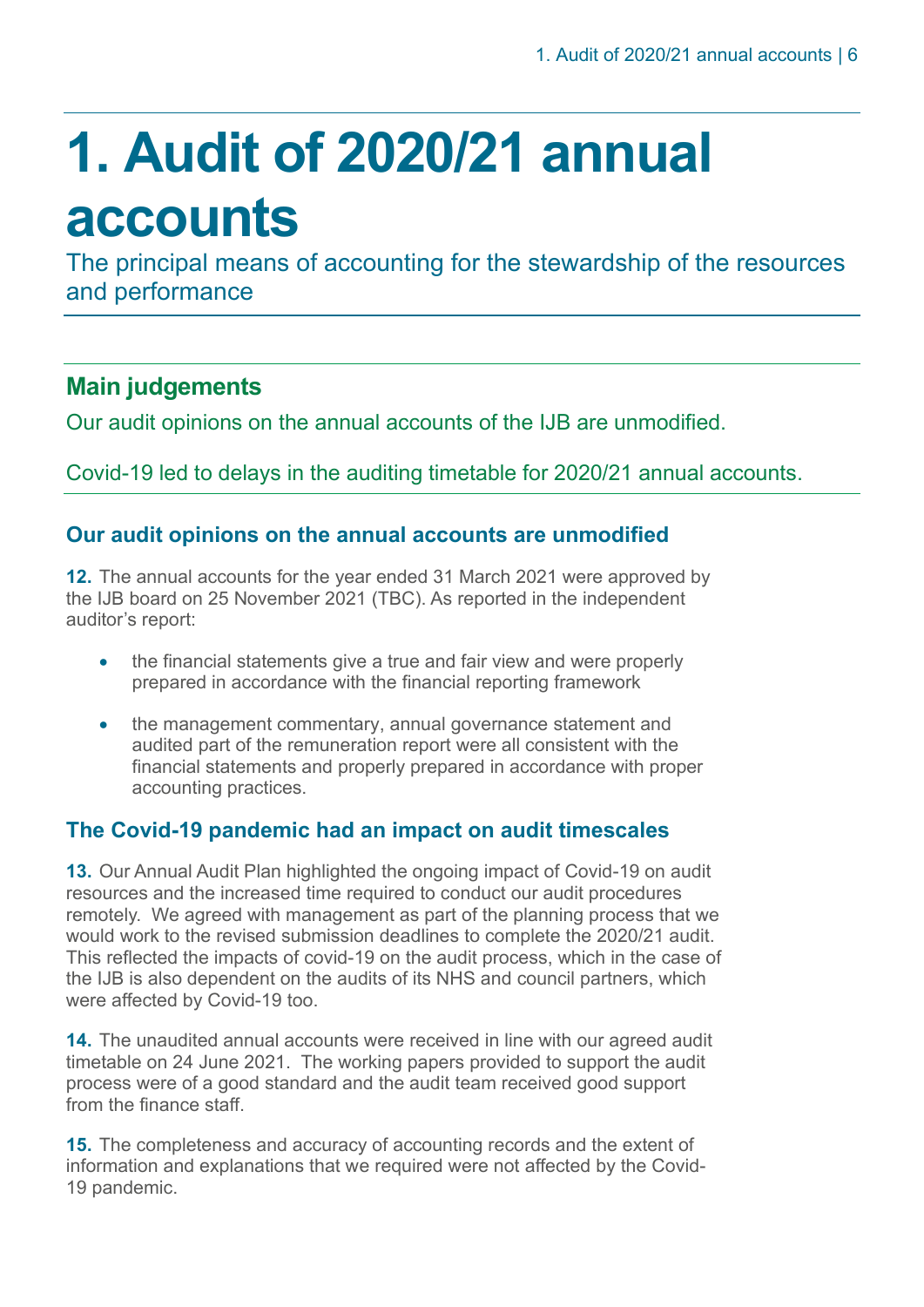#### **Overall materiality is £1.5 million**

**16.** We apply the concept of materiality in both planning and performing the audit and in evaluating the effect of any identified misstatements on the audit. We identify a benchmark on which to base overall materiality such as gross expenditure and apply what we judge to be the most appropriate percentage level for calculating materiality values.

**17.** The determination of materiality is based on professional judgement and is informed by our understanding of the entity and what users are likely to be most concerned about in the financial statements. In assessing performance materiality, we have considered factors such as our findings from previous audits, any changes in business processes and the entity's control environment including fraud risks.

**18.** Our initial assessment of materiality was carried out during the planning phase of the audit. This was reviewed on receipt of the unaudited annual accounts and is summarised in [Exhibit 1.](#page-6-0)

#### <span id="page-6-0"></span>**Exhibit 1 Materiality values**

| <b>Materiality level</b>   | <b>Amount</b> |
|----------------------------|---------------|
| <b>Overall materiality</b> | £1.5 million  |
| Performance materiality    | £0.9 million  |
| Reporting threshold        | £73,000       |

#### **[Appendix 2](#page-19-0) identifies the main risks of material misstatement and our audit work to address these**

**19.** Our assessment of risks of material misstatement in the annual accounts and any wider audit dimension risks identified in our Annual Audit Plan are included in [Appendix 2.](#page-19-0) These risks influence our overall audit strategy, the allocation of staff resources to the audit, and indicate how the efforts of the audit team are directed. [Appendix 2](#page-19-0) also identifies the work we undertook to address these risks and our conclusions from this work.

#### **The management commentary could be further improved**

**20.** International Standard on Auditing (UK) 260 requires us to communicate significant findings from the audit to those charged with governance, including our view about the qualitative aspects of the IJB's accounting practices covering accounting policies, accounting estimates and financial statements disclosures.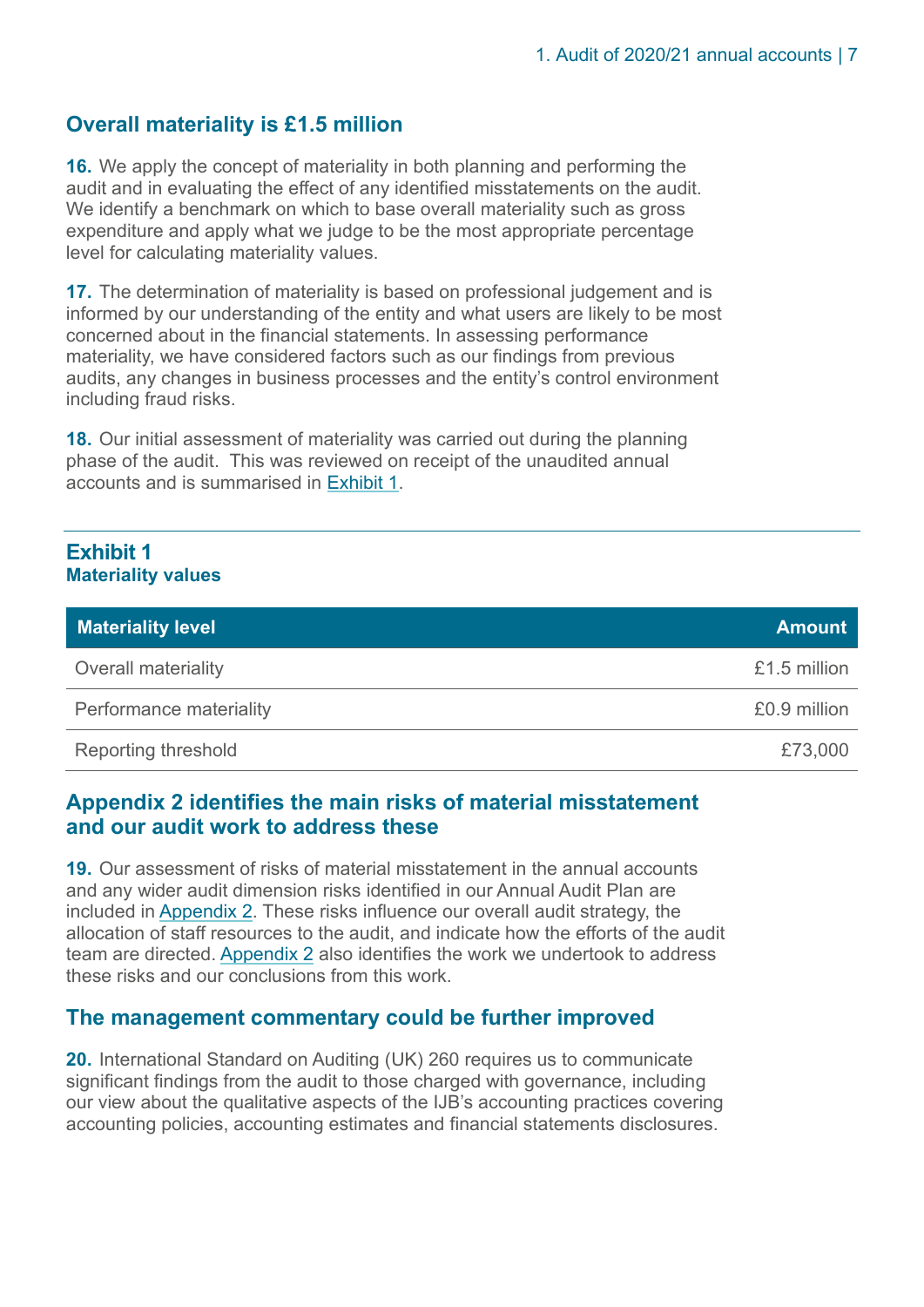**21.** As part of our audit a number of amendments to the management commentary were made in order for us to be satisfied that the management commentary presented a clear, concise, and balanced summary of the IJB's performance. The IJB should consider the [Good Practice Note: Management](https://www.audit-scotland.gov.uk/uploads/docs/um/gp_enhancing_quality_local_government_annual_accounts.pdf)  [Commentaries Enhancing the quality of local government annual accounts](https://www.audit-scotland.gov.uk/uploads/docs/um/gp_enhancing_quality_local_government_annual_accounts.pdf) as [part of its accounts preparation for 2021/22.](https://www.audit-scotland.gov.uk/uploads/docs/um/gp_enhancing_quality_local_government_annual_accounts.pdf)

#### **There were no misstatements identified in the annual accounts**

**22.** Our audit did not identify any misstatements in the unaudited accounts.

#### **Reasonable progress was made on prior year recommendations**

**23.** The IJB has made reasonable progress in implementing our prior year audit recommendations with three out of five of them completed. Revised responses and timescales have been agreed with management and are set out in [Appendix 1](#page-16-0) for the remaining two actions which have not yet been implemented.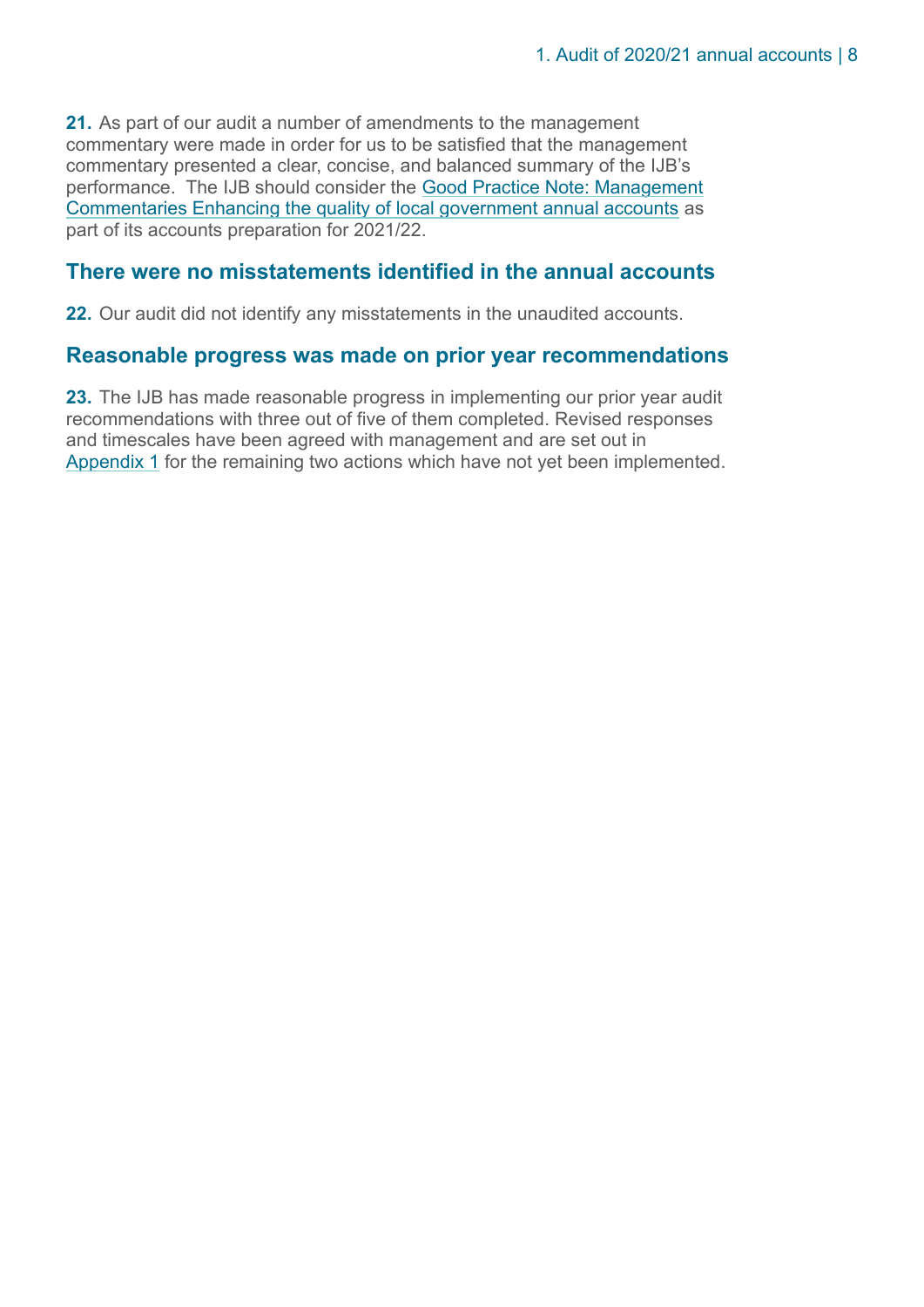## <span id="page-8-0"></span>**2. Financial management and sustainability**

Financial management is about financial capacity, sound budgetary processes and whether the control environment and internal controls are operating effectively. Financial sustainability looks forward to the medium and long term to consider whether a body is planning effectively to continue to deliver its services.

#### **Main judgements**

The IJB has appropriate financial management arrangements in place.

The IJB returned a surplus of £6.2 million for 2020/21. This was mainly due to unspent late funding for Covid-19 received from the Scottish Government.

The IJB plans to use £1.6 million of its £6.3 million reserves as part of the 2021/22 core budget.

A medium-term financial plan has been developed but has not yet been updated to reflect the impact of Covid-19 and EU withdrawal.

#### **The 2020/21 budget increased during the year by £9.3 million due to Covid- funding**

**24.** The IJB approved its 2020/21 budget on 26 March 2020. The budget was set at £136 million and included budget pressures of £4.4 million. Savings targets totalling £1.9 million, carried forward from 2019/20, were required to balance the 2020/21 budget along with £0.2 million from earmarked reserves.

**25.** Over the course of 2020/21 the budget for the IJB increased by £16 million to £152 million. The most significant increase in funding was for Covid-19 grants received from the Scottish Government totalling £8.8 million.

#### **The IJB returned an underspend of £6.3 million in 2020/21**

**26.** The IJB does not have any assets, nor does it directly incur expenditure or employ staff, other than the Chief Officer and Chief Finance Officer. All funding and expenditure for the IJB is incurred by partner bodies and processed in their accounting records.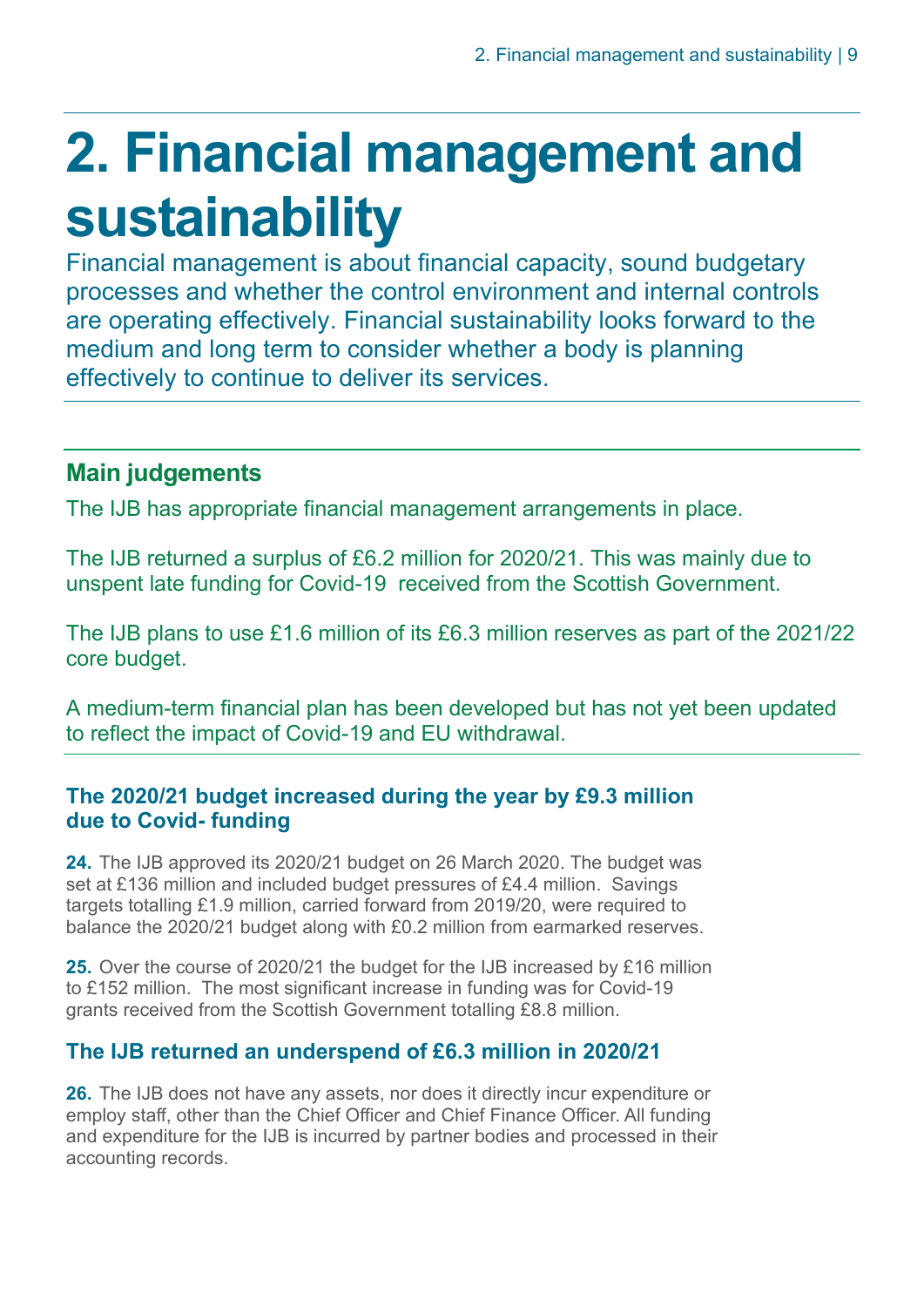**27.** The IJB returned an underspend of £6.3 million against its 2020/21 budget. This underspend was made up of a £0.5 million underspend on core services and a £5.8 million underspend on Strategic Fund schemes funded by the Scottish Government. This underspend differs from the surplus of £6.2 million in the consolidated income and expenditure account as the budget included £0.1 million of expenditure to be funded from reserves (see [\(Exhibit 2\)](#page-9-0) for details).

#### <span id="page-9-0"></span>**Exhibit 2 Performance against budget**

| <b>IJB budget summary</b>            | <b>Final</b><br><b>Budget</b><br>£m | <b>Actual</b><br>Em      | <b>Variance</b><br>Em |
|--------------------------------------|-------------------------------------|--------------------------|-----------------------|
| <b>Expenditure</b>                   | 151.7                               | 145.4                    | (6.3)                 |
| Income                               | (151.6)                             | (151.6)                  |                       |
| Use of reserves                      | (0.1)                               | $\overline{\phantom{0}}$ | 0.1                   |
| (Surplus)/Deficit in annual accounts | $\overline{\phantom{a}}$            | (6.2)                    | (6.2)                 |

Source: MIJB 2020/21 budget monitoring reports and annual accounts

#### **Planned savings of £1.4 million were not achieved, but additional funding received from the Scottish Government covered this shortfall**

**28.** The 2020/21 budget for core services included planned savings of £1.9 million as part of the recovery and transformation plan approved in 2019/20. Only £0.5 million (26 per cent) of these savings were achieved during 2020/21. In February 2021, additional funding was provided by the Scottish Government to cover this shortfall in savings.

#### **Reserves increased by £6.2 million, with plans to use £1.6 million as part of the 2021/22 core budget**

**29.** The balance on the IJB's General Fund at 31 March 2021 is £6.3 million compared to £0.2 million as at 31 March 2020. The majority of this balance (£4.7 million) is held as earmarked reserves for specific purposes including £2.7 million for ongoing Covid-19 pressures. The remainder (£1.6 million) has been included in uncommitted reserves and will be used as part of the 2021/22 budget.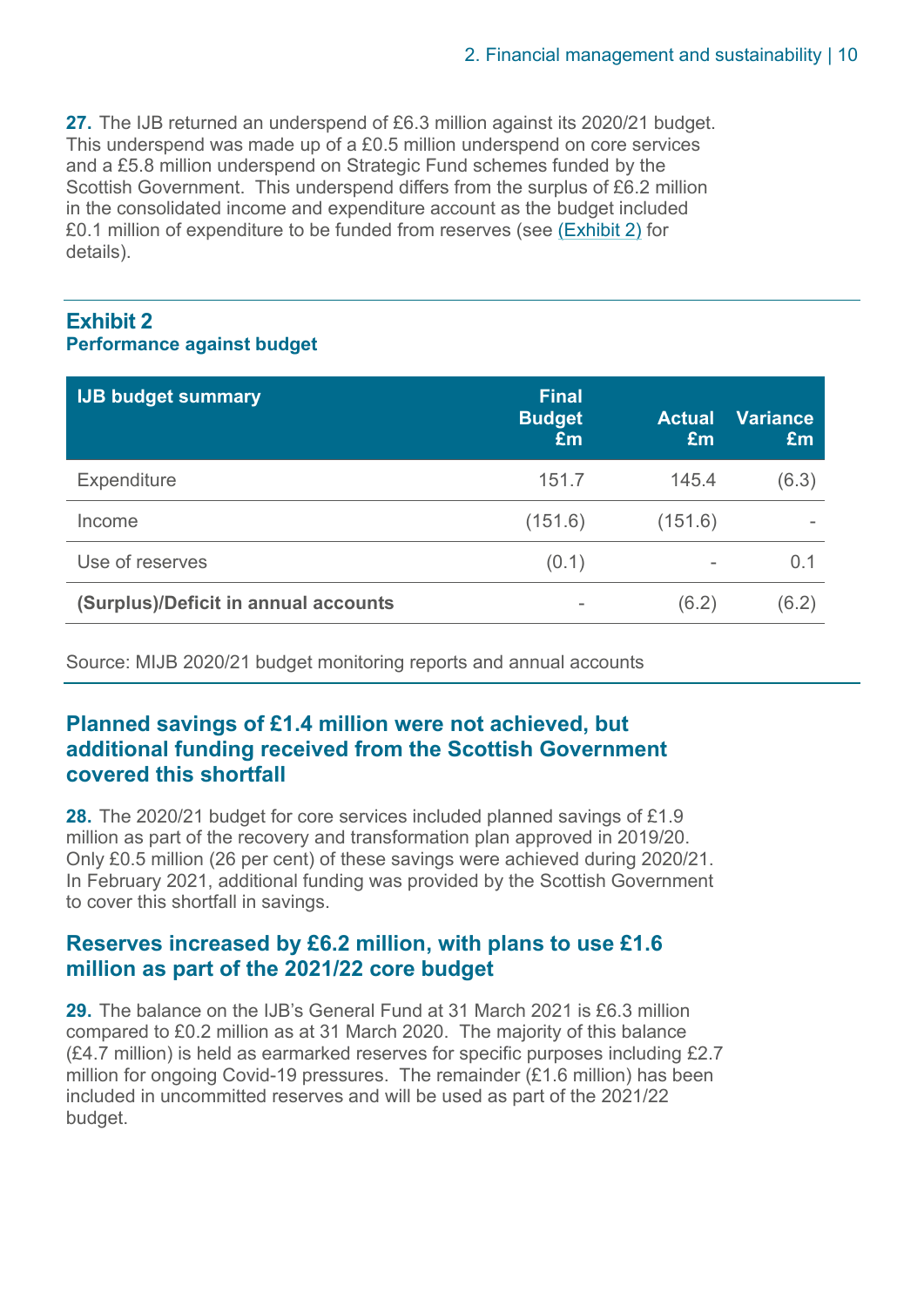#### **Financial monitoring arrangements are appropriate**

**30.** Senior management and members receive regular and accurate financial information on the IJB's financial position. Budget monitoring reports were updated during the year to include a section on additional income received and expenditure incurred as a result of Covid-19. This ensured that board members were aware of how Covid-19 impacted on the overall financial position and outturn. We have concluded that the IJB has appropriate and effective financial management arrangements in place.

#### **The IJB has a medium-term financial plan but this still needs to be updated to reflect the impact of Covid-19 and EU withdrawal**

**31.** We have previously reported that the IJB has a financial framework which covers the five-year period 2019/20 – 2023/24. As reported in 2019/20, the IJB intended to update its medium-term financial plan as part of its update of its 10 year Strategic Plan and supporting documents to reflect the impact of Covid-19 and EU withdrawal as part of the 2021/22 budget setting process. However, due to operational pressures resulting from Covid-19, this was delayed and will now be considered as part of the 2022/23 budget setting process.

#### **Recommendation b/f 2**

The IJB should review its Strategic Plan and its medium-term financial plan to reflect the impact of Covid-19 and EU withdrawal.

#### **Partner bodies have sound systems of internal control in place**

**32.** The IJB does not have any financial systems of its own, instead it relies upon the financial systems of the host bodies to record all transactions. The key financial systems which the IJB relies on include general ledger, trade payables, trade receivables and payroll.

**33.** As part of our audit approach, we sought assurances from the external auditors of NHS Grampian and Moray Council, in accordance with ISA 402. Some control weaknesses were identified within NHS Grampian and Moray Council and the auditors undertook additional audit procedures to obtain the assurances required for their audit opinions. No issues were identified from completion of these additional procedures that affects our overall opinion on the IJB accounts.

#### **Standards of conduct and arrangements for the prevention and detection of fraud and error are appropriate**

**34.** The IJB does not maintain its own policies relating to the prevention and detection of fraud and error but instead depends on those in place at its partner bodies. We have received assurances from the auditors of NHS Grampian and Moray Council, in accordance with ISA 402, and have no issues to bring to your attention.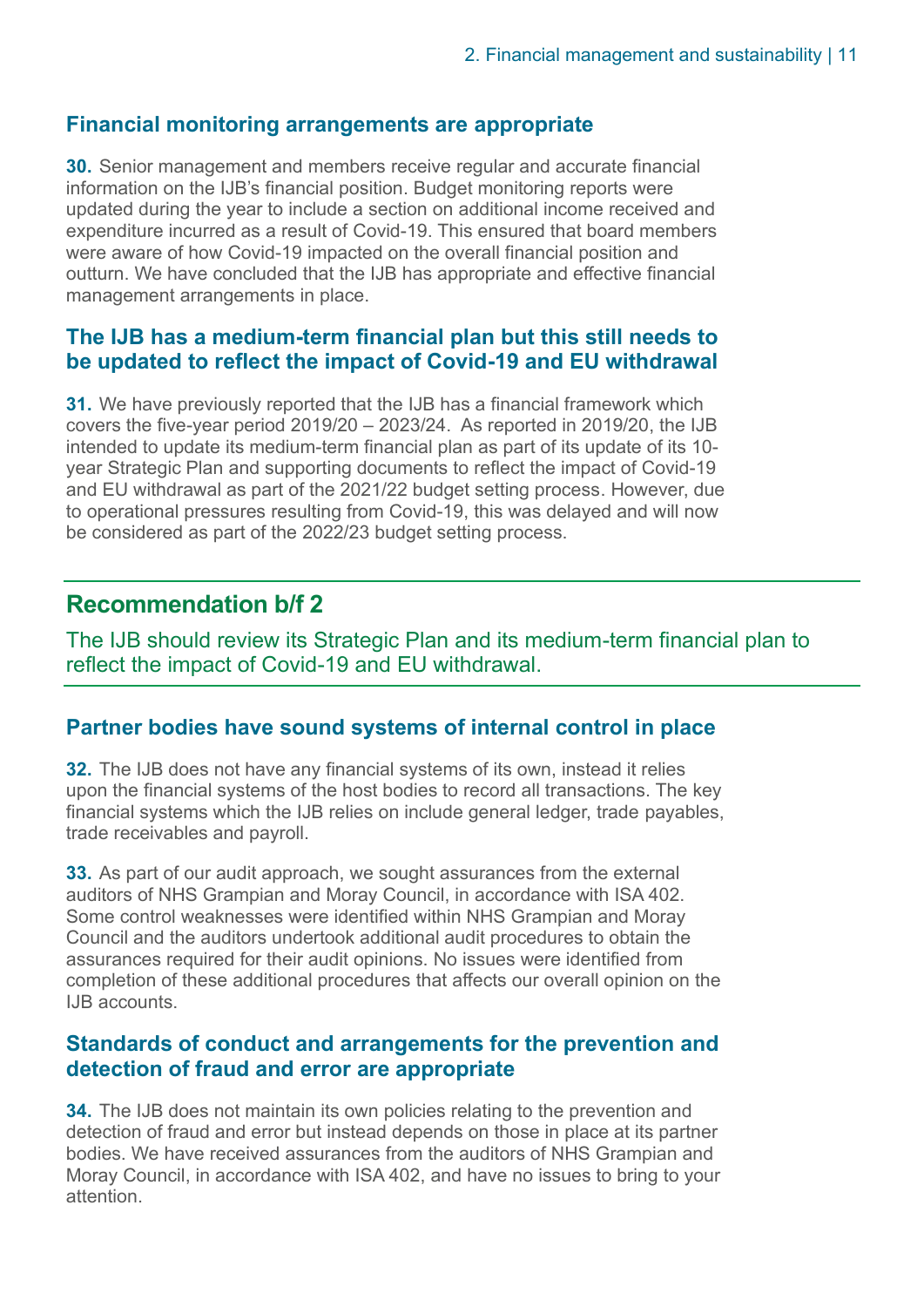#### **Additional funding from the UK-wide health and social care tax will be available from 2022/23**

**35.** The UK government has recently announced the introduction of health and social care tax from 2022/23 which will be raised initially from an increase in national insurance contributions.

**36.** According to the announcement the new tax should result in an additional £1.1 billion of funding for Scotland. Whilst the distribution of this funding has yet to be decided, the Cabinet Secretary for Health and Social Care has indicated that it will be passported to health and social care.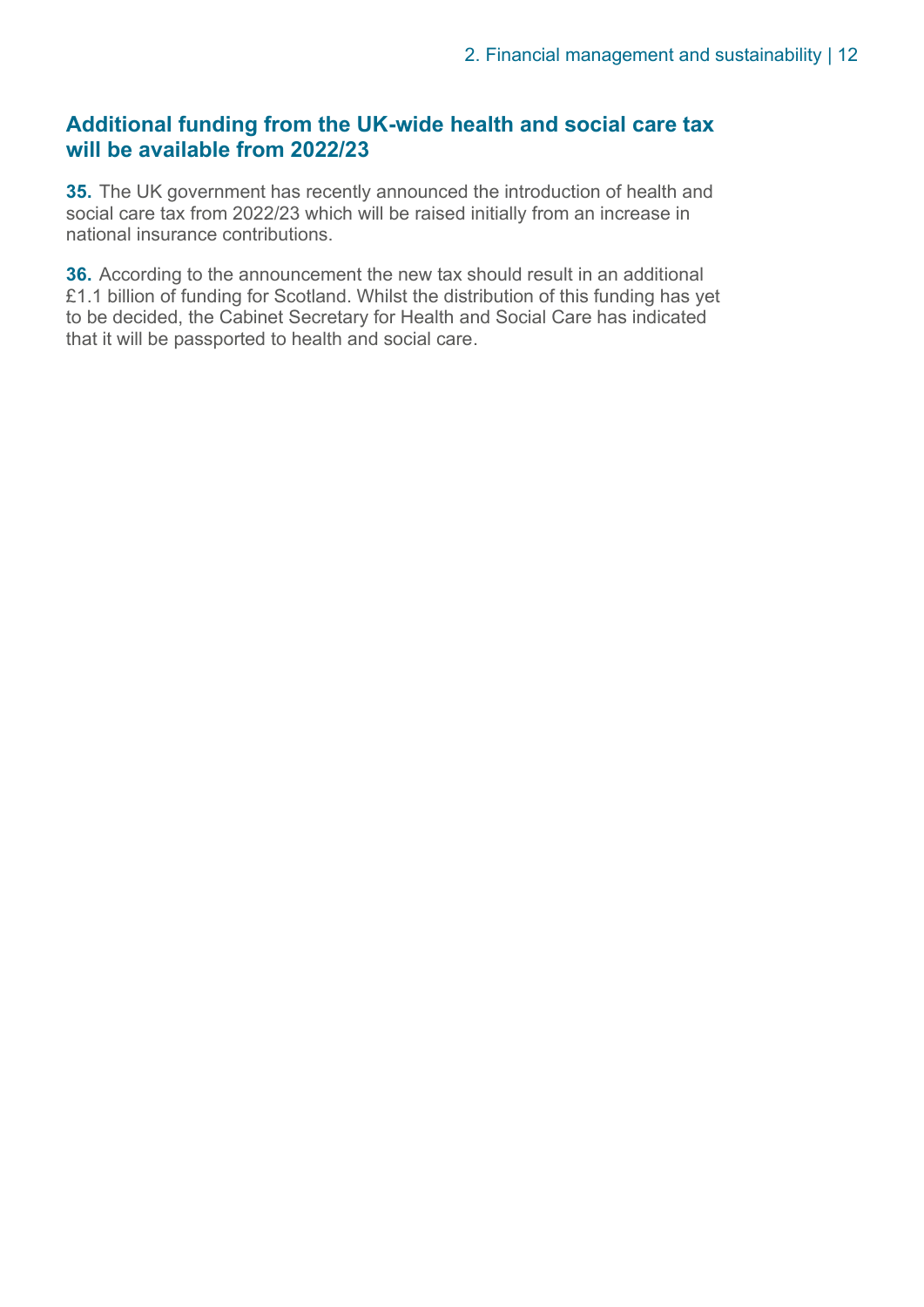### <span id="page-12-0"></span>**3. Governance, transparency, and Best Value**

Governance and transparency is concerned with the effectiveness of scrutiny and governance arrangements, leadership, and decisionmaking and transparent reporting of financial and performance information. Best Value is concerned with using resources effectively and continually improving services.

#### **Main judgements**

The governance arrangements are appropriate and operated effectively.

The IJB has effective arrangements in place for monitoring performance and continues to perform well against national indicators. Performance against local targets is more mixed.

The IJB has yet to develop processes to evaluate and measure Best Value.

#### **Governance arrangements operating throughout the Covid-19 pandemic have been appropriate and operated effectively**

**37.** Board and Audit, Performance and Risk Committee meetings were held virtually during 2020/21, in line with original plans except for one Audit, Performance and Risk committee meeting which was cancelled.

**38.** CIPFA has produced a good practice guide on audit committees which recommends these committees should report annually on their performance to those charged with governance. The good practice guide includes a selfassessment checklist for audit committees to help them do this. We note that the IJB's Audit, Performance and Risk Committee has not yet completed this assessment.

#### **Recommendation 1**

The Audit, Performance and Risk Committee should assess its performance using the CIPFA self-assessment checklist and report annually to the IJB.

**39.** Full details of the meetings held by the IJB are available on the IJB's website. Committee papers and minutes of meetings are publicly available. Public notice of each meeting is available via the IJB's website.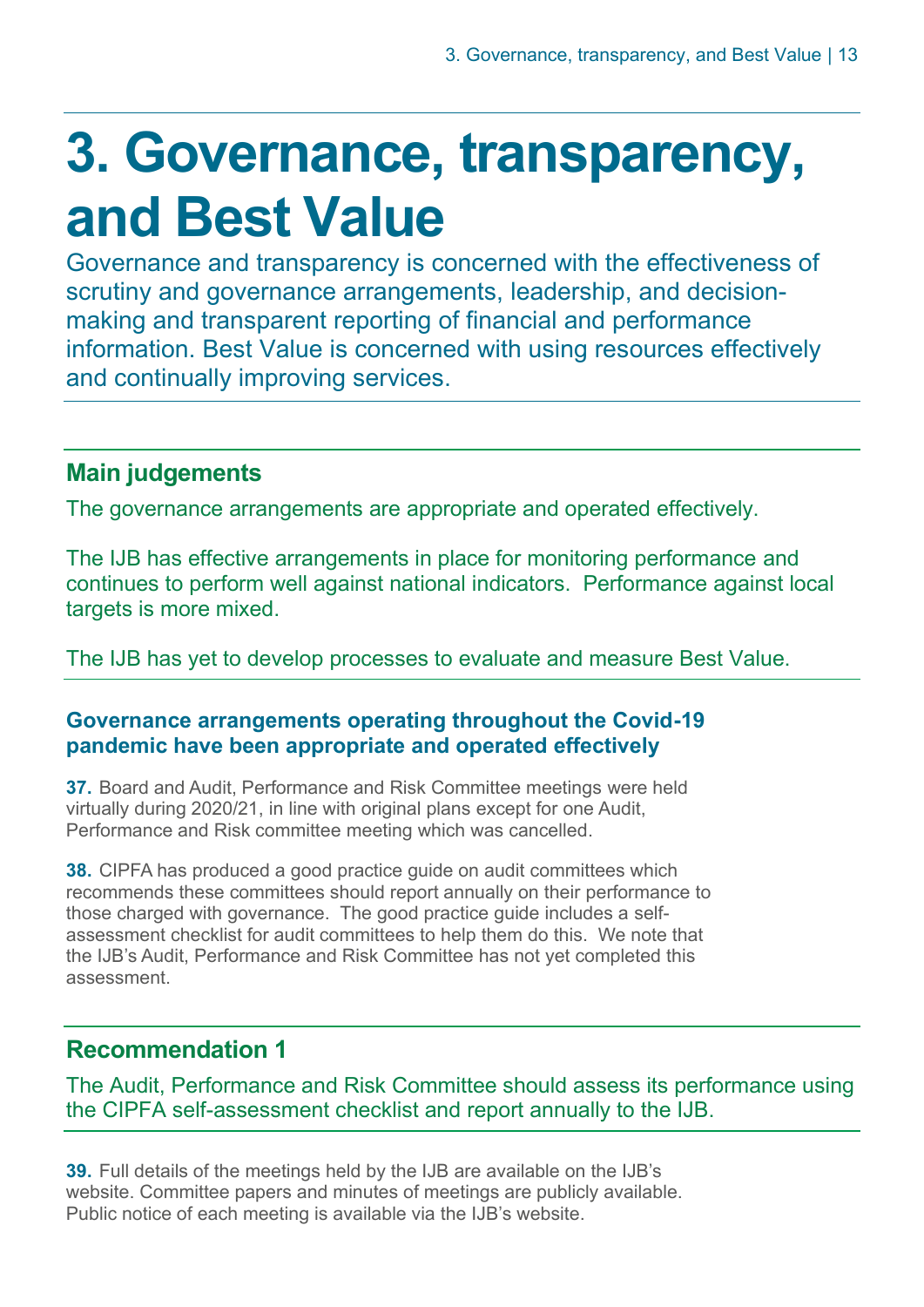#### **The IJB appointed a new Chief Officer in February 2021**

**40.** The previous Chief Officer of the IJB was seconded to NHS Highland to take up the post of Interim Deputy Chief Executive in April 2020, and a new Interim Chief Officer was appointed. This interim appointment was made permanent in February 2021.

#### **Registers of interest on the IJB's website have been updated but return rates could still be improved**

**41.** In 2019/20 we reported that registers of interest were not updated by all members. As part of our 2020/21 audit, we reviewed the register of interest returns and noted that returns were received for the majority of members (2 substitute members had not returned updated register of interest forms for 2020/21).

#### **The IJB has effective arrangements in place for monitoring performance**

**42.** The IJB's performance reporting arrangements were reviewed in May 2020. Performance is measured using a RAG (red / amber / green) system against each of the IJB's 14 local indicators which are aligned to its Strategic Plan. Quarterly performance reports were presented to the Audit, Performance and Risk Committee during 2020/21.

#### **Local performance measures show performance is mixed**

**43.** The Quarter 4 performance report showed six of the indicators as being green and five red. A further three indicators have not been RAG-rated as this is the first year they have been collected and targets have not yet been set for them.

**44.** The five red indicators relate to:

- number of delayed discharges at the end of the quarter
- number of beds occupied by delayed discharges
- % of emergency readmissions to hospital within 28 days
- % of emergency readmissions to hospital within 7 days
- staff sickness absence level.

**45.** Work is ongoing to reduce delayed discharges and readmissions to hospital. Delayed discharge indicators have decreased significantly from the equivalent quarter in 2019/20 and the percentage of readmissions is expected to improve once elective admissions and treatments increase the number of discharges to nearer pre-Covid levels.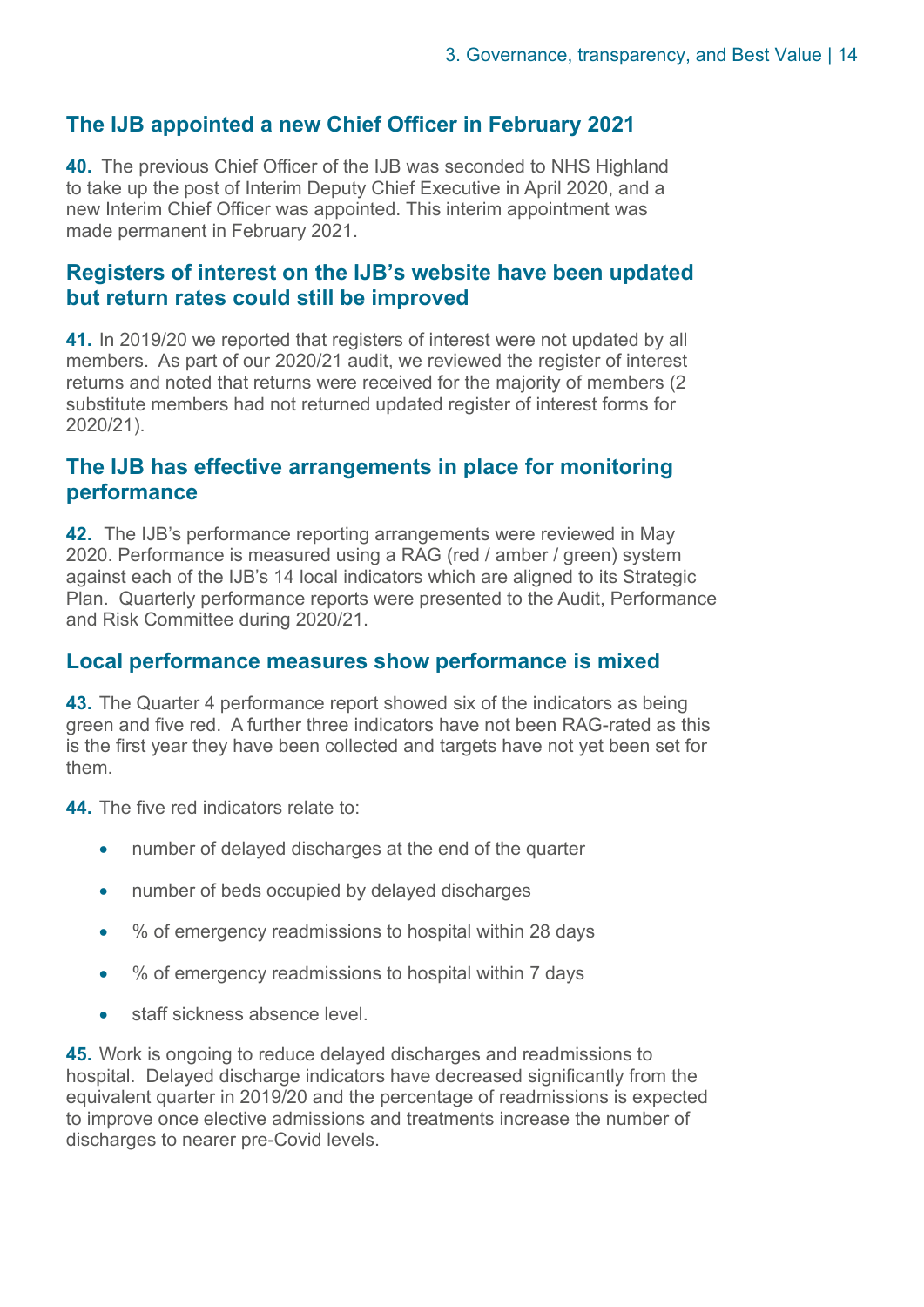#### **The IJB continues to perform well against national performance indicators**

**46.** The core suite of integration indictors was published by the Scottish Government in September 2021. Although these are the latest indicators, they do not all relate to 2020/21 with some relating to 2019/20 and others to the 2020 calendar year. The IJB's performance compared to the Scottish average has improved with no data indicators more than 5% below the Scottish average [\(Exhibit](#page-14-0) 3).

#### <span id="page-14-0"></span>**Exhibit 3 Performance against national indicators**



Source: Moray Integration Joint Board performance reports and Public Health Scotland release September 2021

#### **The IJB has yet to develop processes to evaluate and measure Best Value**

**47.** Integration Joint Boards have a statutory duty to make arrangements to secure Best Value. To achieve this, IJBs should have effective processes for scrutinising performance, monitoring progress towards their strategic objectives and holding partners to account. Our audit covers the four audit dimensions which are key components of securing best value in the provision of services and the use of resources.

**48.** The IJB clearly recognises the importance of securing best value, with this being highlighted in its ten-year Strategic Plan. A self-evaluation exercise on the importance of securing best value, reported in June 2019, highlighted the need to 'develop better processes to evaluate and measure outcomes in line with Best Value'. This self-evaluation and the resulting action plan were revisited in April 2021 and an updated improvement action plan was approved in June 2021. Progress against this plan will be reported to the IJB meeting in January 2022.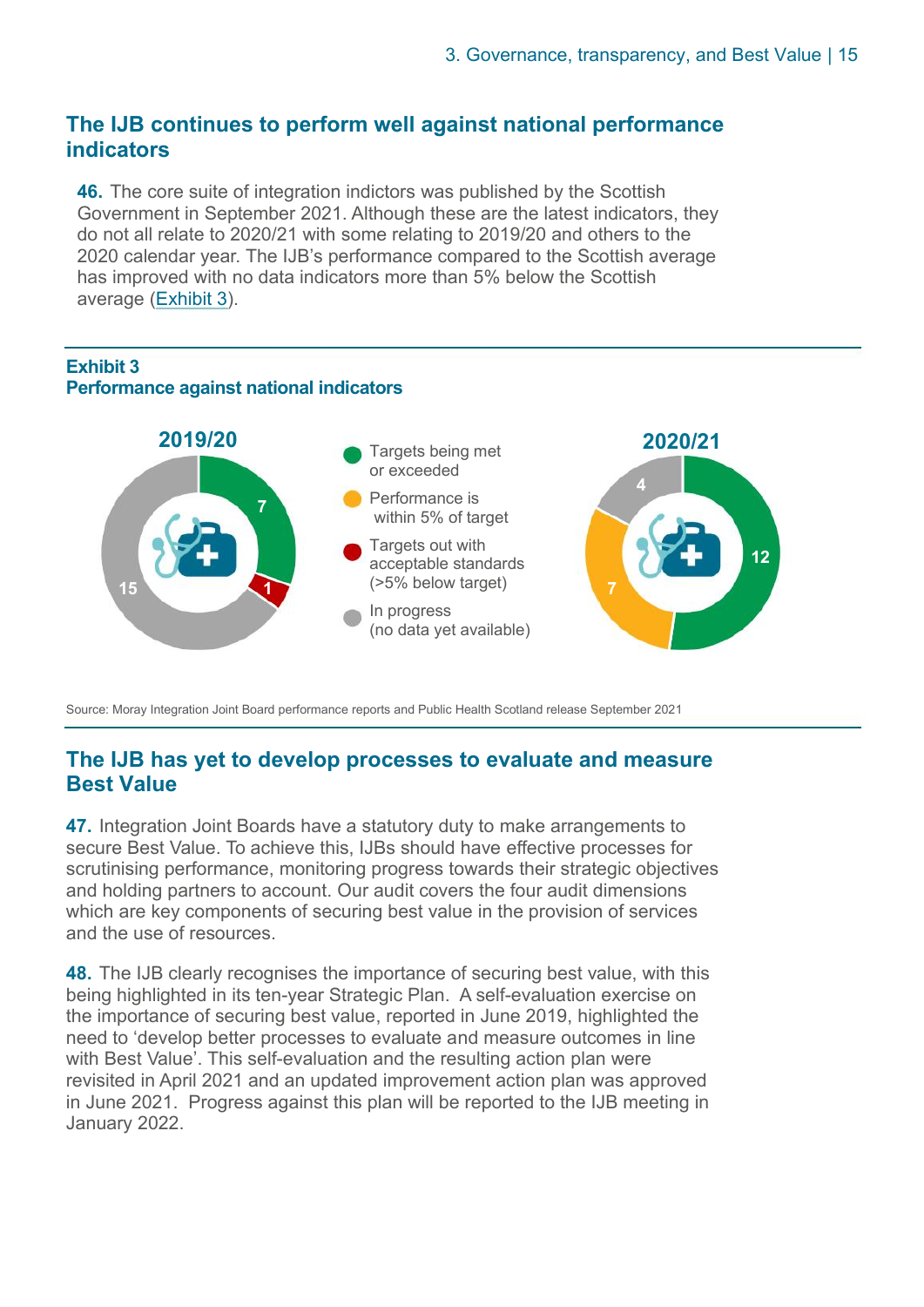**49.** Last year we noted that progress on the implementation of the recommendations resulting from the self-evaluation exercise had not been reported to the Board and recommended that the IJB should develop its own assessment of Best Value. We have been advised that this work has been further delayed due to Covid-19.

#### **Recommendation b/f 3**

The IJB should develop its own assessment of Best Value.

#### **The annual performance report does not yet include locality reporting**

**50.** We have previously recommended that the annual performance report should analyse financial performance by locality. Our review of the report confirmed that this has yet to be implemented. We reported last year that four Locality Managers had been appointed to lead on the development of locality plans with partners. Progress on this has been slower than expected due to the impact of Covid-19.

#### **A national review of adult social care services was completed during 2020/21**

**51.** In September 2020, the Scottish Government commissioned an independent review of adult social care services. The resulting report, published in February 2021, made a number of recommendations including the formation of a National Care Service for Scotland. The IJB continues to monitor developments and is actively engaged in discussions around the implementation of the review with partners and stakeholders.

#### **National performance audit reports**

**52.** Audit Scotland carries out a national performance audit programme on behalf of the Accounts Commission and the Auditor General for Scotland. During 2020/21 we published some reports which may be of direct interest to the IJB as outlined in [Appendix 3](#page-22-0).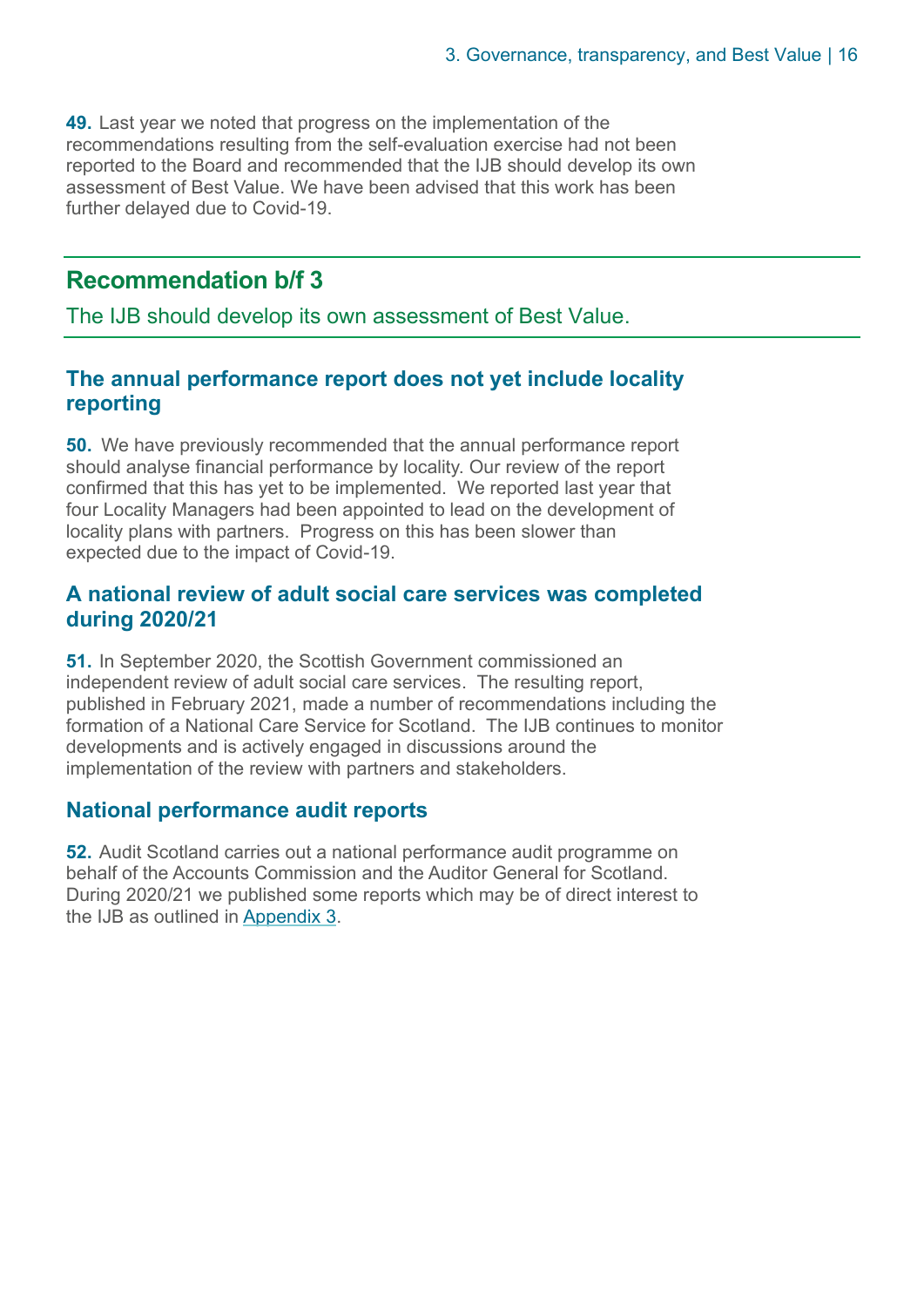### <span id="page-16-0"></span>**Appendix 1**  Action plan 2020/21

#### **2020/21 recommendations**

| <b>Issue/risk</b>                                                              | <b>Recommendation</b>                                                                                                                                                                      | <b>Agreed management</b><br>action/timing                |  |
|--------------------------------------------------------------------------------|--------------------------------------------------------------------------------------------------------------------------------------------------------------------------------------------|----------------------------------------------------------|--|
| 1. Audit, Performance and<br><b>Risk Committee</b>                             | The Audit, Performance and<br><b>Risk Committee should</b><br>assess its performance using<br>the CIPFA self-assessment<br>checklist and report annually<br>to the IJB on its performance. | Assessment will be<br>completed and reported to          |  |
| CIPFA recommends that<br>audit committees report                               |                                                                                                                                                                                            | the Audit, Performance &<br><b>Risk Committee.</b>       |  |
| annually on their performance                                                  |                                                                                                                                                                                            | <b>Responsible officer:</b>                              |  |
| to those charged with<br>governance. CIPFA's good<br>practice guide includes a |                                                                                                                                                                                            | <b>Chief Officer / Chief Financial</b><br><b>Officer</b> |  |
| checklist for audit committees                                                 |                                                                                                                                                                                            | <b>Target date:</b>                                      |  |
| to use as part of their<br>assessment of performance.                          |                                                                                                                                                                                            | 30 June 2022                                             |  |
| The IJB's Audit, Performance                                                   |                                                                                                                                                                                            |                                                          |  |

and Risk Committee has yet to assess its performance. **Risk:** the Audit, Performance

and Risk Committee is not complying with good practice and cannot evidence its effectiveness.

### **Follow-up of prior year recommendations**

| <b>Issue/risk</b>                                                                                                                                                                                                                   | <b>Recommendation</b>                                                          | <b>Agreed management</b><br>action/timing                                                                                                                                                             |
|-------------------------------------------------------------------------------------------------------------------------------------------------------------------------------------------------------------------------------------|--------------------------------------------------------------------------------|-------------------------------------------------------------------------------------------------------------------------------------------------------------------------------------------------------|
| b/f 1. 2020/21 budget<br>The 2020/21 budget was<br>balanced but this relies on<br>the delivery of £1.9 million in<br>savings. Significant revisions<br>to the budget may be<br>required due to the financial<br>impact of Covid-19. | The 2020/21 budget should<br>be reviewed to reflect the<br>impact of Covid-19. | <b>Complete</b><br>The budget was reviewed<br>throughout 2020/21. The IJB<br>reported a surplus of £6.2<br>million due to additional<br>Covid-19 funding received<br>from the Scottish<br>Government. |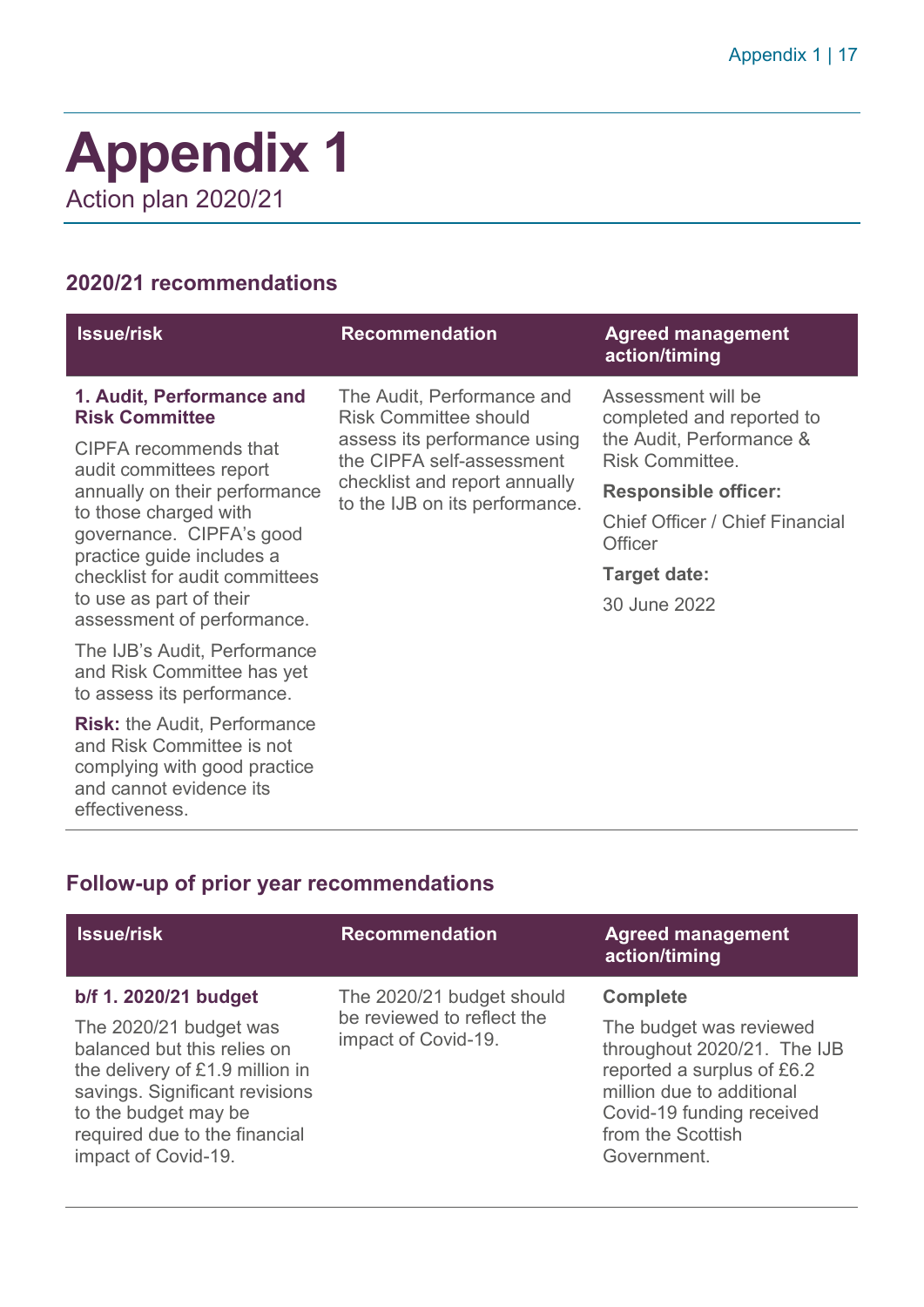**Issue/risk Recommendation Agreed management action/timing** 

**Risk:** the budget is unachievable without further identified savings.

| b/f 2 Medium-term financial<br>plan<br>The IJB now has a medium-<br>term financial plan that spans<br>the period 2019/20 to<br>2023/24 but this will need to<br>be updated to reflect the                                                                                                                    | The IJB's medium-term<br>financial plan should be<br>reviewed due to the impact of<br>Covid-19 and EU withdrawal.<br>2020/21 Update: the IJB's<br>Strategic Plan and suite of<br>other supporting documents<br>should also be reviewed. | <b>Outstanding</b>                                                                                                                                                                                                                                                                                                                |
|--------------------------------------------------------------------------------------------------------------------------------------------------------------------------------------------------------------------------------------------------------------------------------------------------------------|-----------------------------------------------------------------------------------------------------------------------------------------------------------------------------------------------------------------------------------------|-----------------------------------------------------------------------------------------------------------------------------------------------------------------------------------------------------------------------------------------------------------------------------------------------------------------------------------|
|                                                                                                                                                                                                                                                                                                              |                                                                                                                                                                                                                                         | Due to operational pressures<br>resulting from Covid-19, this<br>was not considered as part of<br>the 2021/22 budget setting<br>process as originally planned.                                                                                                                                                                    |
| impact of Covid-19 and EU                                                                                                                                                                                                                                                                                    |                                                                                                                                                                                                                                         | <b>Revised action:</b>                                                                                                                                                                                                                                                                                                            |
| withdrawal.                                                                                                                                                                                                                                                                                                  |                                                                                                                                                                                                                                         | Medium-term financial plan to<br>be updated.                                                                                                                                                                                                                                                                                      |
| <b>Risk:</b> the financial planning<br>assumptions in the medium-                                                                                                                                                                                                                                            |                                                                                                                                                                                                                                         | <b>Responsible officer:</b>                                                                                                                                                                                                                                                                                                       |
| term plan may now be<br>inaccurate.                                                                                                                                                                                                                                                                          |                                                                                                                                                                                                                                         | <b>Chief Financial Officer</b>                                                                                                                                                                                                                                                                                                    |
|                                                                                                                                                                                                                                                                                                              |                                                                                                                                                                                                                                         | <b>Revised date:</b>                                                                                                                                                                                                                                                                                                              |
|                                                                                                                                                                                                                                                                                                              |                                                                                                                                                                                                                                         | 31 March 2022                                                                                                                                                                                                                                                                                                                     |
| b/f 3 Self-evaluation                                                                                                                                                                                                                                                                                        | The IJB should develop its                                                                                                                                                                                                              | <b>Outstanding</b>                                                                                                                                                                                                                                                                                                                |
| exercise<br>A self-evaluation exercise<br>was undertaken and<br>presented to the Board in<br>June 2019. It included 11<br>areas for improvement,<br>including the need to 'develop<br>better processes to evaluate<br>and measure outcomes in<br>line with Best Value'. There<br>has been no update provided | own assessment of Best<br>Value.                                                                                                                                                                                                        | The IJB reviewed its self-<br>evaluation and the resulting<br>improvement action plan in<br>April 2021 and an updated<br>improvement action plan was<br>approved in June 2021.<br>Due to operational pressures<br>resulting from Covid-19, the<br>IJB has yet to develop<br>processes to evaluate and<br>measure outcomes in line |
| to the Board on the progress<br>against implementing these                                                                                                                                                                                                                                                   |                                                                                                                                                                                                                                         | with Best Value.                                                                                                                                                                                                                                                                                                                  |
| areas for improvement.                                                                                                                                                                                                                                                                                       |                                                                                                                                                                                                                                         | <b>Revised action:</b>                                                                                                                                                                                                                                                                                                            |
| <b>Risk:</b> the IJB is unable to<br>demonstrate how it delivers<br>Best Value.                                                                                                                                                                                                                              |                                                                                                                                                                                                                                         | Progress against the revised<br>improvement action plan will<br>be reported to the IJB in<br>January 2022.                                                                                                                                                                                                                        |
|                                                                                                                                                                                                                                                                                                              |                                                                                                                                                                                                                                         | This will be used as the basis<br>for developing our approach<br>to Best Value.                                                                                                                                                                                                                                                   |
|                                                                                                                                                                                                                                                                                                              |                                                                                                                                                                                                                                         | <b>Responsible officer:</b>                                                                                                                                                                                                                                                                                                       |

Chief Officer / Chief Financial **Officer**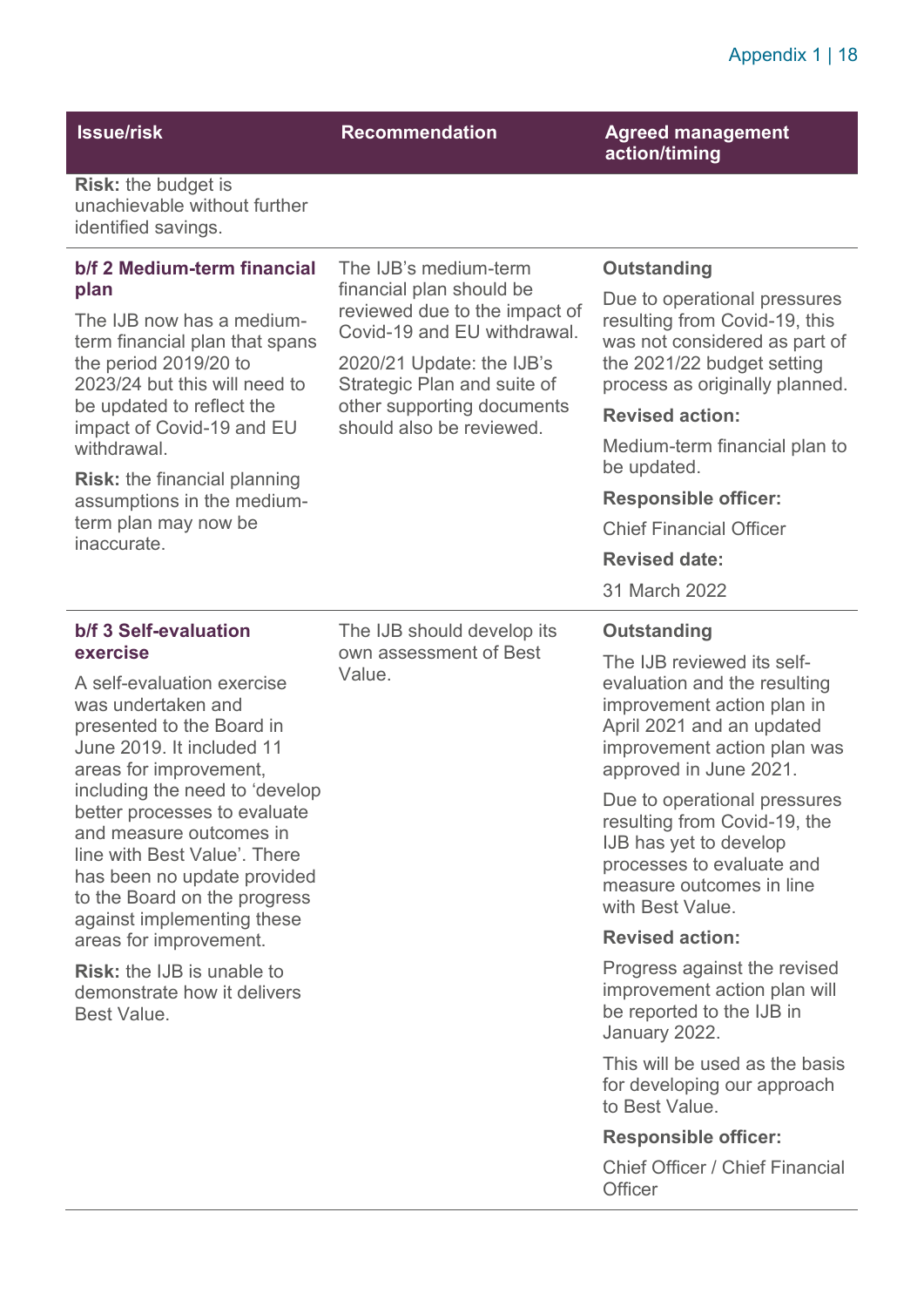#### Appendix 1 | 19

| <b>Issue/risk</b>                                                                                                                                                                                                                                                                              | <b>Recommendation</b>                                                                                                                                                                                                                                     | <b>Agreed management</b><br>action/timing                                                                                                                                                             |
|------------------------------------------------------------------------------------------------------------------------------------------------------------------------------------------------------------------------------------------------------------------------------------------------|-----------------------------------------------------------------------------------------------------------------------------------------------------------------------------------------------------------------------------------------------------------|-------------------------------------------------------------------------------------------------------------------------------------------------------------------------------------------------------|
|                                                                                                                                                                                                                                                                                                |                                                                                                                                                                                                                                                           | <b>Revised date:</b>                                                                                                                                                                                  |
|                                                                                                                                                                                                                                                                                                |                                                                                                                                                                                                                                                           | 30 June 2022                                                                                                                                                                                          |
| b/f 4 Financial monitoring<br>reports<br>The financial monitoring<br>reports treat transfers from<br>reserves as additional in-year<br>funding. This is inconsistent<br>with the presentation in the<br>financial statements.<br><b>Risk:</b> the financial position of<br>the IJB is unclear. | Financial monitoring reports<br>should be reviewed to ensure<br>that the outturn clearly<br>reflects the expected position<br>in the financial statements or<br>includes a reconciliation<br>which ensures reserves are<br>not treated as in-year income. | <b>Complete</b><br>Financial monitoring reports<br>clearly show how much<br>expenditure is being funded<br>by reserves as opposed to in-<br>year funding.                                             |
| b/f 5 Registers of interest                                                                                                                                                                                                                                                                    | All voting, non-voting and co-<br>opted members should<br>update their registers of<br>interest at least annually and<br>these should be made<br>available on the IJB's<br>website.                                                                       | <b>Complete</b>                                                                                                                                                                                       |
| All voting, non-voting and co-<br>opted members are required<br>to complete and update their<br>register of interests. Our<br>review of the registers of<br>interest available on the IJB's<br>website noted that these are<br>still not all up to date.                                       |                                                                                                                                                                                                                                                           | Reminder emails are sent to<br>all members twice annually to<br>check that there are no new<br>disclosures. As noted in<br>paragraph 41, all members<br>replied except for two<br>substitute members. |
| <b>Risk:</b> the IJB is failing to                                                                                                                                                                                                                                                             |                                                                                                                                                                                                                                                           |                                                                                                                                                                                                       |

keep an up-to-date register of

interests.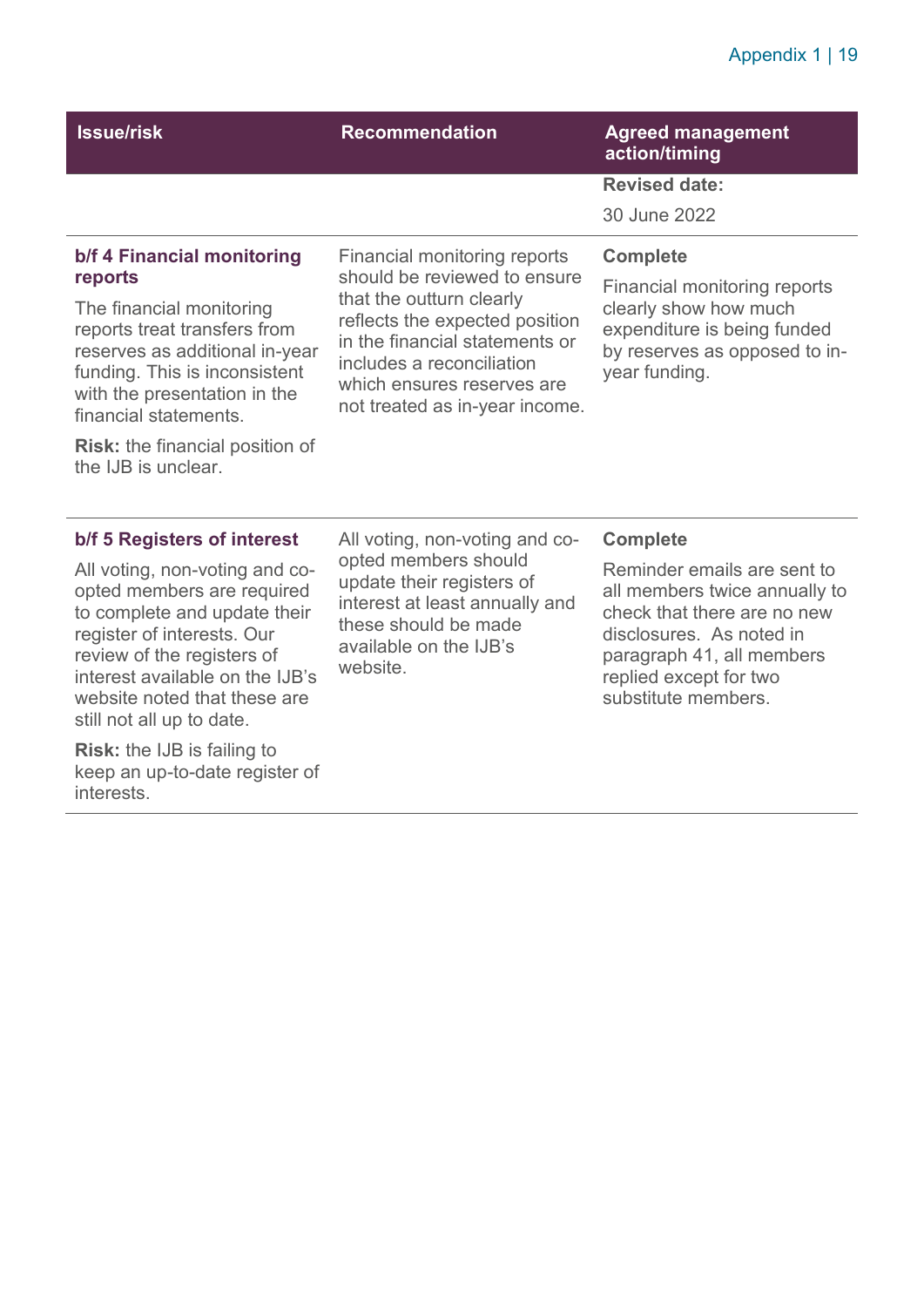## <span id="page-19-0"></span>**Appendix 2**

Significant audit risks identified during planning

The table below sets out the audit risks we identified during our planning of the audit and how we addressed each risk in arriving at our conclusion. The risks are categorised between those where there is a risk of material misstatement in the annual report and accounts and those relating our wider responsibility under the Code of Audit Practice.

#### **Risks of material misstatement in the financial statements**

| <b>Audit risk</b>                                                                                                                                                                      | <b>Assurance procedure</b>                                                                                                                                                  | <b>Results and conclusions</b>                                                                                                                                            |
|----------------------------------------------------------------------------------------------------------------------------------------------------------------------------------------|-----------------------------------------------------------------------------------------------------------------------------------------------------------------------------|---------------------------------------------------------------------------------------------------------------------------------------------------------------------------|
| 1. Risk of material<br>misstatement due to fraud<br>caused by the<br>management override of                                                                                            | Agreement of balances and<br>transactions to Moray Council<br>and NHS Grampian financial<br>reports / ledger /                                                              | <b>Results:</b> we agreed the<br>consolidation schedule to<br>financial reports from partners<br>and no issues were identified                                            |
| controls                                                                                                                                                                               | correspondence.                                                                                                                                                             | The partner body auditors                                                                                                                                                 |
| ISA 240 requires that audit<br>work is planned to consider<br>the risk of fraud, which is<br>presumed to be a significant<br>risk in any audit. This<br>includes the risk of fraud due | Service auditor assurances will<br>be obtained from the auditors<br>of Moray Council and NHS<br>Grampian over the<br>completeness, accuracy and<br>allocation of income and | provided assurances on the<br>accuracy and completeness<br>of the financial reports used<br>to prepare the accounts and<br>confirmed the funding/<br>expenditure amounts. |
| to the management override<br>of controls.                                                                                                                                             | expenditure.                                                                                                                                                                | We tested significant year-                                                                                                                                               |
|                                                                                                                                                                                        | These may be affected by audit<br>timetables, which are yet to be<br>agreed with the partners.                                                                              | end adjustments and no<br>issues were identified.                                                                                                                         |
|                                                                                                                                                                                        |                                                                                                                                                                             | <b>Conclusion:</b> we did not                                                                                                                                             |
|                                                                                                                                                                                        | Review of year-end<br>adjustments and journals. On-<br>going review of financial<br>position.                                                                               | identify any incidents of<br>management override of<br>controls.                                                                                                          |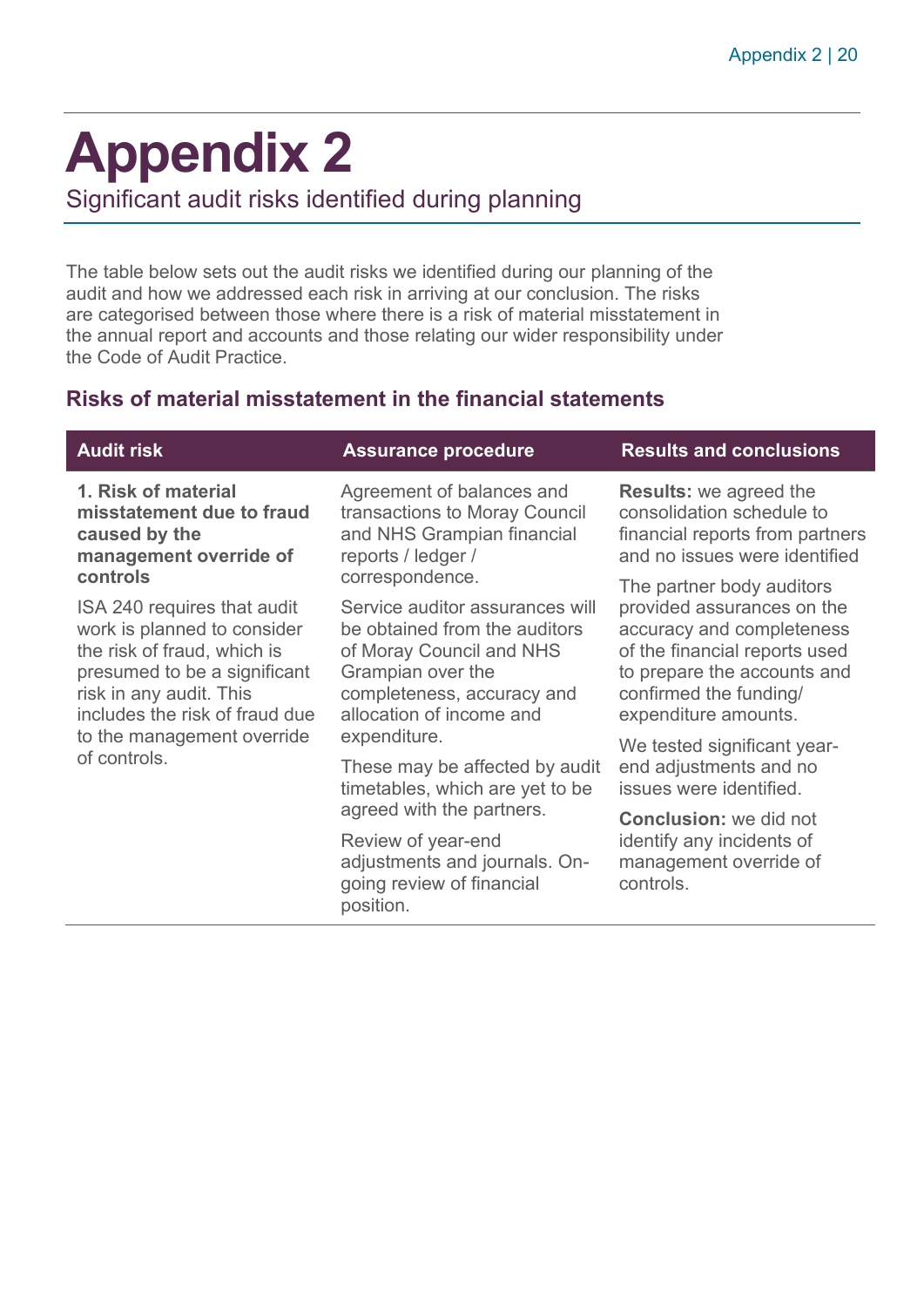#### **Risks identified from the auditor's wider responsibility under the Code of Audit Practice**

**2. Financial management** 

budget for 2020/21. Although current projections are that the IJB will achieve a small surplus in 2020/21, the delivery of planned savings has been impacted by the disruption to operations

caused by Covid-19. There is a risk that areas of recurrent overspend are masked by additional funding received in response to the pandemic

The IJB set a balanced

Review the budget setting process for 2021/22.

Review financial monitoring reports.

Establish the funding and cost impacts of Covid-19 on 2020/21 outturn.

#### **Assurance procedure Concults and conclusions**

**Results:** the IJB reported a surplus of £6.2 million for 2020/21. Planned savings on core services totalling £1.4 million were not achieved in 2020/21 but additional funding was received from the Scottish Government to cover this shortfall.

Savings of £0.4 million have been included in the 2021/22 budget and £1.6 million of reserves have been used to fund core services in 2021/22.

**Conclusion:** the IJB has used the majority of its contingency reserve to help fund its 2021/22 budget and thus reduced its reliance on making efficiency savings in the 2021/22.

#### **Refer to Appendix 1, b/f 2.**

#### **3. Financial sustainability**

The medium-term financial plan's savings projections for future years require to be updated to reflect the impact of Covid-19. There is a risk that the redesign and transformation programme does not generate the savings required to ensure services provided are financially sustainable.

Review the updated medium term financial strategy.

Review the robustness of future savings plans.

Review progress with delivery of the transformation programme.

**Results:** due to operational pressures resulting from Covid-19, this was not considered as part of the 2021/22 budget setting process as originally planned.

**Conclusion:** there remains the risk that the redesign and transformation programme does not generate the savings required to ensure services provided are financially sustainable.

#### **Refer to Appendix 1, b/f 2**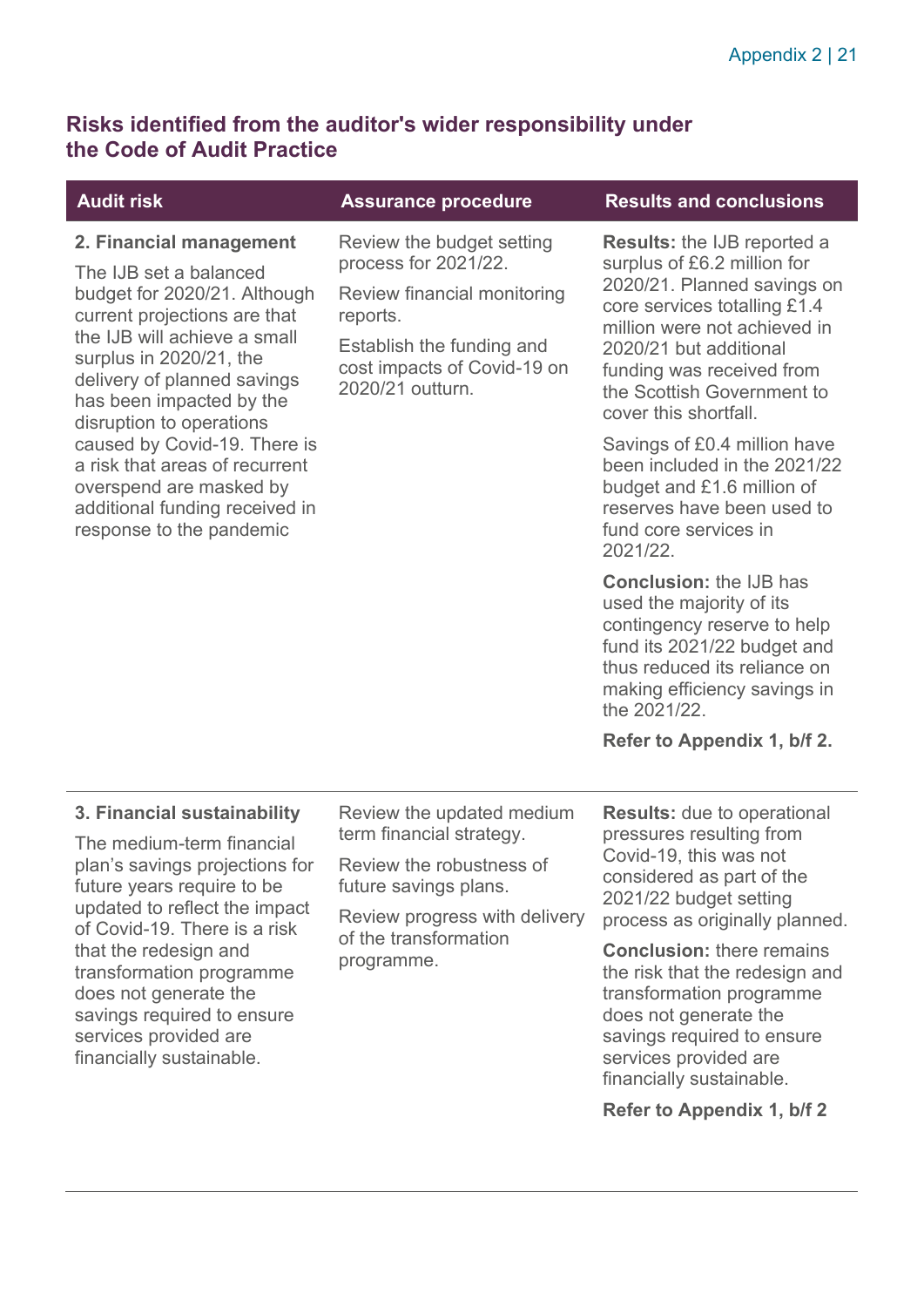| <b>Audit risk</b>                                                                                                                                                             | <b>Assurance procedure</b>                           | <b>Results and conclusions</b>                                                                                                                                                         |
|-------------------------------------------------------------------------------------------------------------------------------------------------------------------------------|------------------------------------------------------|----------------------------------------------------------------------------------------------------------------------------------------------------------------------------------------|
| 4. Value for money<br>The IJB recognises the need<br>to 'develop better processes<br>to evaluate and measure<br>outcomes in line with Best<br>Value'.                         | Review the IJB's formal<br>assessment of Best Value. | <b>Results:</b> due to operational<br>pressures resulting from<br>Covid-19, the IJB has yet to<br>develop processes to<br>evaluate and measure<br>outcomes in line with Best<br>Value. |
| Without such a process, there<br>is a risk that the IJB cannot<br>demonstrate it has secured<br>value for money and<br>continuous improvement in<br>the use of its resources. |                                                      | <b>Conclusion: there remains</b><br>the risk that the IJB cannot<br>demonstrate it has secured<br>value for money and<br>continuous improvement in<br>the use of its resources.        |
|                                                                                                                                                                               |                                                      | Refer to Appendix 1, b/f 3                                                                                                                                                             |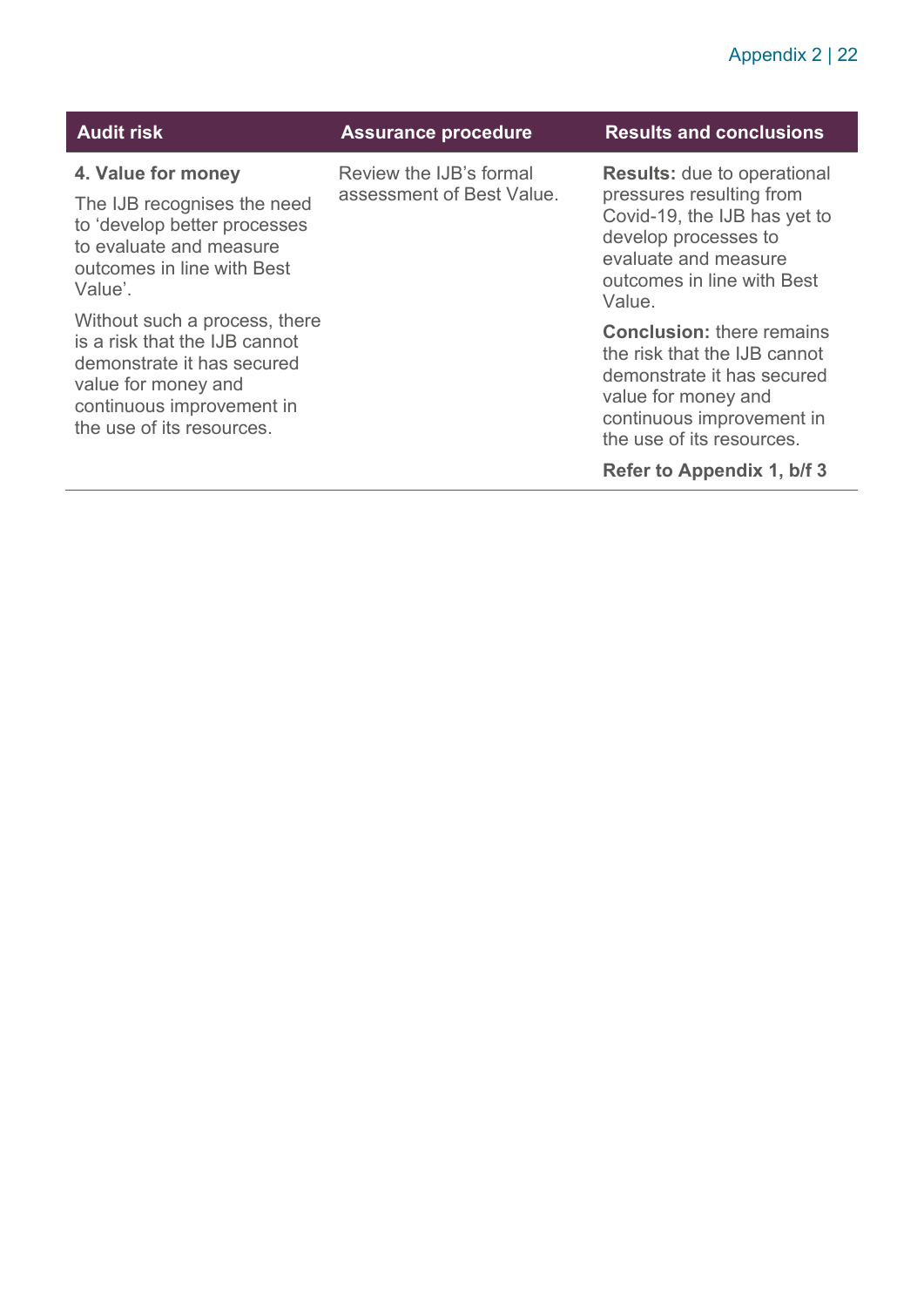### <span id="page-22-0"></span>**Appendix 3**

Summary of national performance reports 2020/21

April [Affordable housing](https://www.audit-scotland.gov.uk/report/affordable-housing) 

June [Local government in Scotland Overview 2020](https://www.audit-scotland.gov.uk/report/local-government-in-scotland-overview-2020) 

July [The National Fraud Initiative in Scotland 2018/19](https://www.audit-scotland.gov.uk/report/the-national-fraud-initiative-in-scotland-201819) 

January [Digital progress in local government](https://www.audit-scotland.gov.uk/report/digital-progress-in-local-government)  [Local government in Scotland: Financial overview 2019/20](https://www.audit-scotland.gov.uk/report/local-government-in-scotland-financial-overview-201920) 

**February** [NHS in Scotland 2020](https://www.audit-scotland.gov.uk/report/nhs-in-scotland-2020)

March [Improving outcomes for young people through school education](https://www.audit-scotland.gov.uk/report/improving-outcomes-for-young-people-through-school-education)